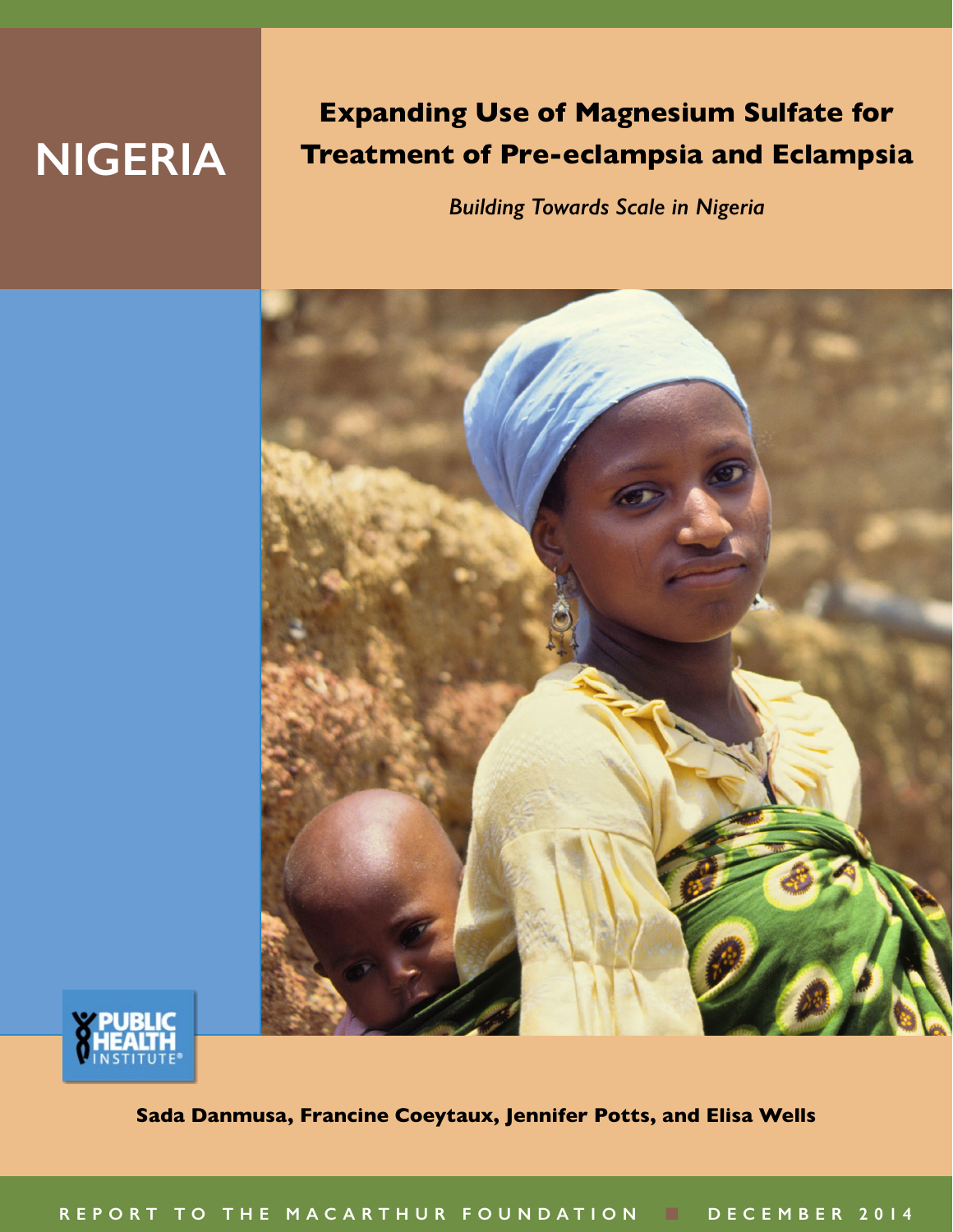## **Table of Contents**

| I.   |                                                                            |  |  |  |  |
|------|----------------------------------------------------------------------------|--|--|--|--|
| Ш.   |                                                                            |  |  |  |  |
| III. |                                                                            |  |  |  |  |
|      | Magnesium Sulfate for Pre-eclampsia and Eclampsia-A Simple But             |  |  |  |  |
|      | The MacArthur Foundation's Funding Initiative-Grant-making for             |  |  |  |  |
| IV.  |                                                                            |  |  |  |  |
|      |                                                                            |  |  |  |  |
|      |                                                                            |  |  |  |  |
|      |                                                                            |  |  |  |  |
|      |                                                                            |  |  |  |  |
| V.   |                                                                            |  |  |  |  |
|      |                                                                            |  |  |  |  |
|      |                                                                            |  |  |  |  |
|      | Tasks were shifted to include community health extension workers 11        |  |  |  |  |
|      |                                                                            |  |  |  |  |
|      |                                                                            |  |  |  |  |
| VI.  |                                                                            |  |  |  |  |
|      |                                                                            |  |  |  |  |
|      | Adopt targeted social and behavior change strategies to increase           |  |  |  |  |
|      | Improve public sector supply and logistics system for magnesium sulfate 15 |  |  |  |  |
|      |                                                                            |  |  |  |  |
|      |                                                                            |  |  |  |  |
|      |                                                                            |  |  |  |  |
|      | Appendix B: MacArthur Foundation Grants for Magnesium Sulfate              |  |  |  |  |
|      |                                                                            |  |  |  |  |
|      |                                                                            |  |  |  |  |
|      |                                                                            |  |  |  |  |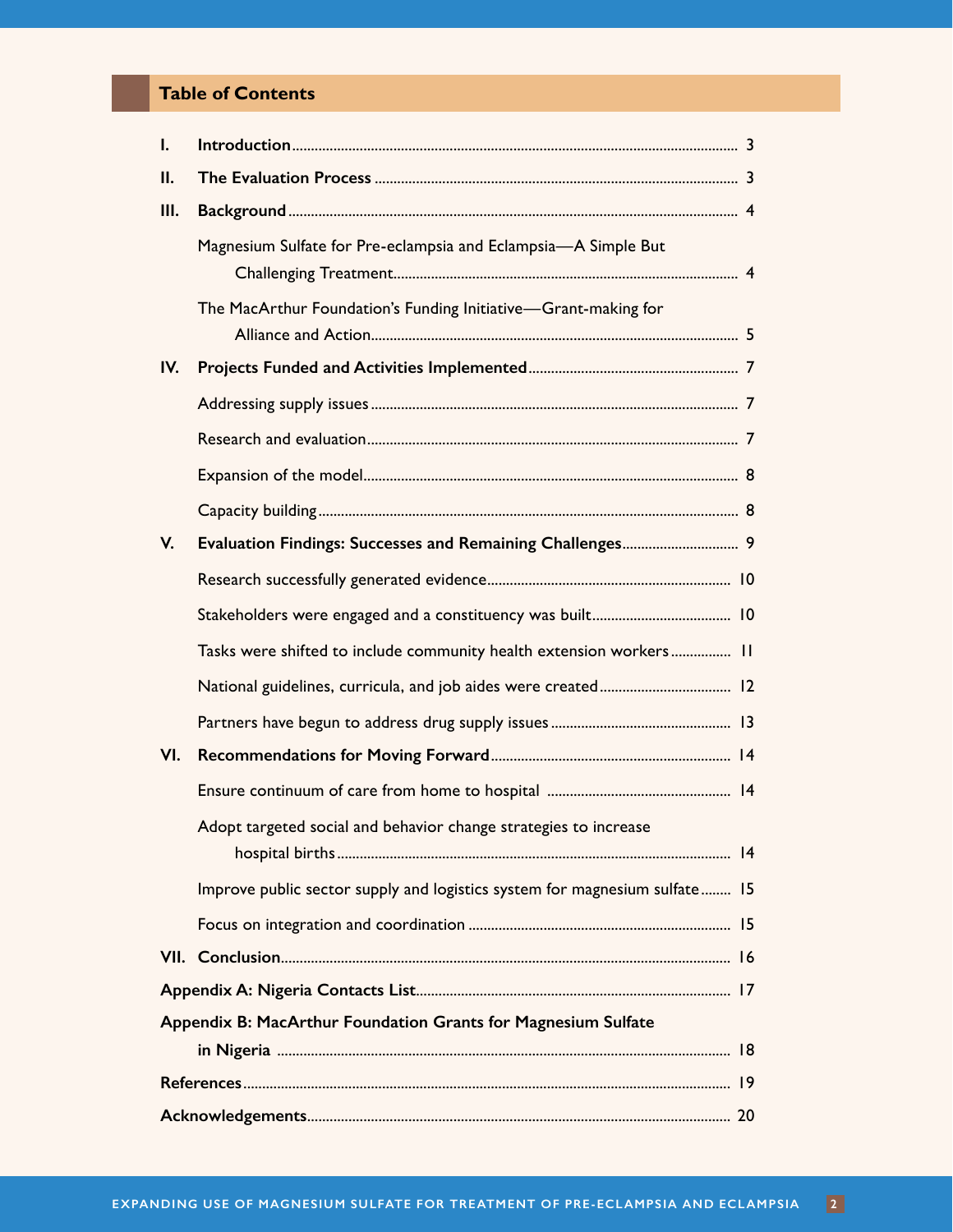#### <span id="page-2-0"></span>**I. Introduction**

Pre-eclampsia/eclampsia is a serious condition that can develop during pregnancy, even in women with no risk factors. Although there is little understanding of what causes pre-eclampsia/eclampsia, there is an effective treatment for this condition which, if left untreated, can progress to coma and death. In 1994, the World Health Organization (WHO) recommended magnesium sulfate as the standard treatment for pre-eclampsia and eclampsia and within two years it was placed on WHO's Essential Medicines List. Despite its known efficacy, this inexpensive drug is often underutilized, in part because the diffusion of innovation takes time but also because of the service delivery challenges inherent to the use of magnesium sulfate—it requires a strong and effective referral system, often a challenge in under-resourced health systems. The underutilization of magnesium sulfate has been a recognized problem in Nigeria for some time; prior to 2007 there was almost no magnesium sulfate in the country.<sup>1</sup>

The significant contribution of pre-eclampsia/eclampsia to maternal mortality in Nigeria—along with the promise of magnesium sulfate as a solution—caught the attention of the John D. and Catherine T. MacArthur Foundation in 2005 when a program officer overheard a conversation between two Nigerian doctors who were lamenting the failure of a piece of equipment in their hospital laboratory that was used for manufacturing magnesium sulfate. Without it, one was saying to the other, they would have no supply of the drug to treat pre-eclampsia/eclampsia and no way to save women's lives. The Foundation decided to fund a series of grants to expand the use of magnesium sulfate for pre-eclampsia/eclampsia in Nigeria and, in 2014, commissioned an evaluation of that work. This case study describes the findings of the evaluation, including the challenges encountered while implementing the projects, the successes achieved, and existing opportunities for future scaling up of the services across the country.

#### **II. The Evaluation Process**

In 2014, the MacArthur Foundation commissioned the Public Health Institute to conduct a process evaluation of the grants the Foundation had made to expand the use of magnesium sulfate as a treatment for pre-eclampsia/eclampsia in Nigeria. The purpose of the evaluation was to gain a deeper understanding of how these programs were implemented, where they were successful, and where they still face obstacles to scale up. A team of experts conducted a desk review of literature and grantee reports, interviewed global experts and local key informants and stakeholders (see Appendix A), and visited the program sites. Most of the data was gathered using qualitative methodologies: interviews with key stakeholders and evaluator observations during site-visits. In addition, available quantitative data was reviewed, with a focus on training records and hospital and health center service statistics gathered by grantees. The evaluation was carried out between June and November 2014.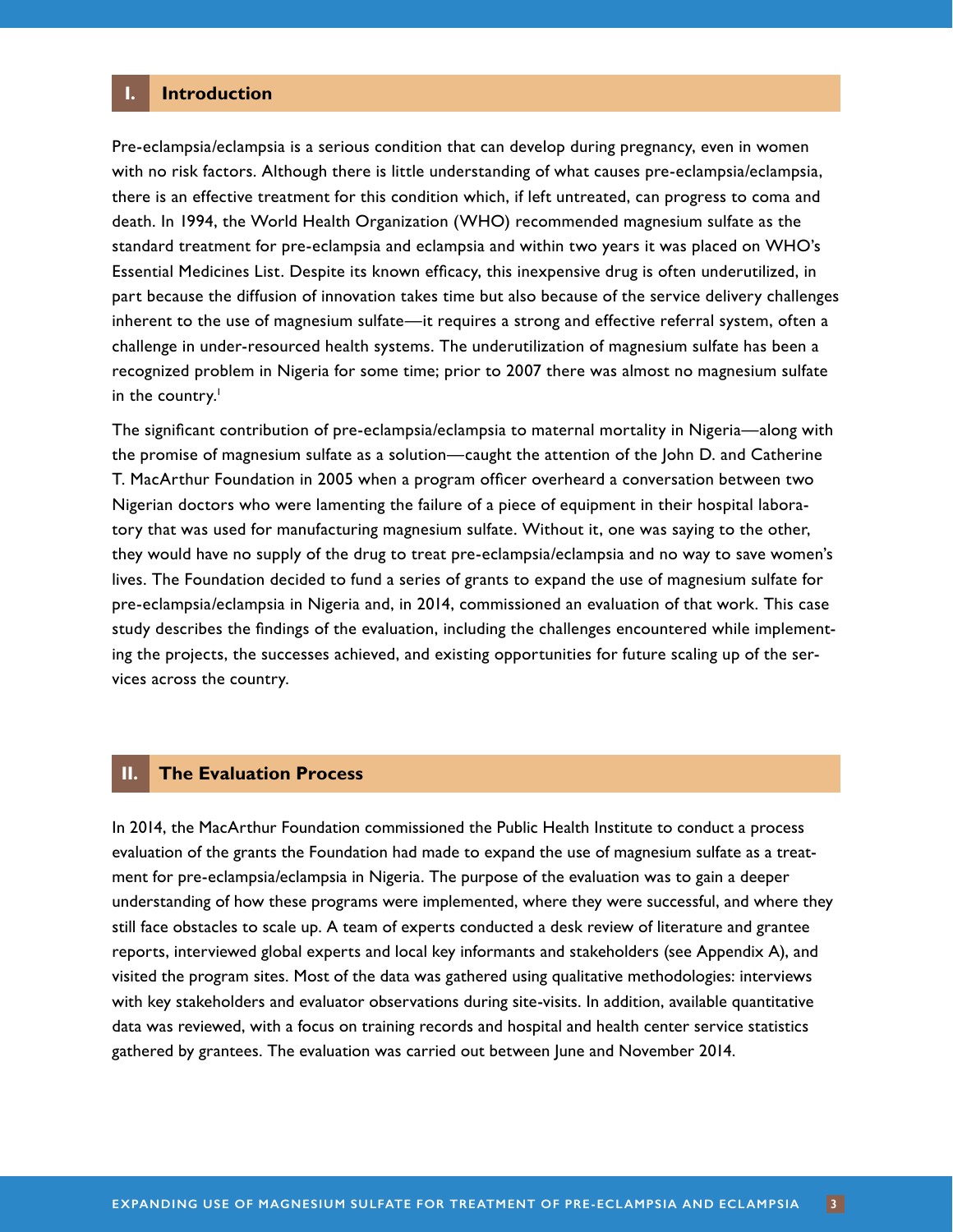## <span id="page-3-0"></span>**Magnesium Sulfate for Pre-eclampsia and Eclampsia—A Simple But Challenging Treatment**

Pre-eclampsia is a pregnancy complication that results when a woman develops high blood pressure and an excess of protein in the urine after the 20th week of pregnancy (it is most common after the 32nd week). Left untreated, pre-eclampsia progresses to eclampsia, a condition of severe convulsions and sometimes coma. There is no way to predict who will develop the condition during pregnancy, but some women are at higher risk: women who are having their first pregnancy; women younger than 20 and older than 35 years; and women pregnant with multiples (e.g., twins). Identification of high-risk women is key to early treatment and overall reduction of maternal mortality and morbidity, particu-larly in low-resource settings.<sup>[2,](#page-18-2)[3](#page-18-3)</sup> Treatment of pre-eclampsia with magnesium sulfate has been shown to significantly lower the risk of eclampsia (by 58%) and the risk of mortality (by [4](#page-18-4)5%).<sup>4-[6](#page-18-5)</sup> The treatment has a very low incidence of severe side effects and mortality attributable to the drug is extremely rare  $(0.01\%)$ .<sup>[2,](#page-18-2)[7](#page-18-6)</sup> With treatment, the symptoms of the condition are temporarily relieved though the health risk remains (the only cure for eclampsia is to deliver the pregnancy). In fact, the initial treatment is often so effective at quickly relieving symptoms that many women (and even some providers) mistakenly think that the problem has been solved.

From the patient's perspective, there is little warning before the onset of symptoms. This is especially true for women who have limited access to antenatal care and therefore do not have their blood pressure monitored. By the time a woman starts experiencing noticeable symptoms, such as vomiting, gastric pain, and headaches, the condition has progressed to a point where she requires immediate medical attention. If the woman knows to seek treatment and if she can get to a facility where treatment is available, the condition can often be managed for long enough to provide emergency delivery care. If she does not get care, she and the fetus will most likely die.

From the provider's perspective, treating pre-eclampsia or eclampsia using magnesium sulfate requires training and attention to detail. The drug must be mixed into solution using a specific dosing algorithm just prior to use (once prepared it remains stable only for 24 hours), and overdosing can be a concern. The first "loading" dose is large, often resulting in discomfort to the woman. Subsequent doses also need be carefully measured and timed, adding to the clinical complexity of treatment. And, decision making regarding the progression of treatment through delivery requires good clinical judgment to properly assess the severity of the condition against the maturity of the fetus.

From a health systems perspective, providing magnesium sulfate involves, at minimum, ensuring its ready availability in the drug supply system (along with needed injection and intravenous supplies), staffing hospitals with trained providers, sensitizing women and their families to the signs of pre-eclampsia and eclampsia and need to seek care, and ensuring an adequate referral system from the primary healthcare level to hospital-based care. Ideally, services would also include the ability to provide the loading dose at the primary healthcare level with referral for continued treatment.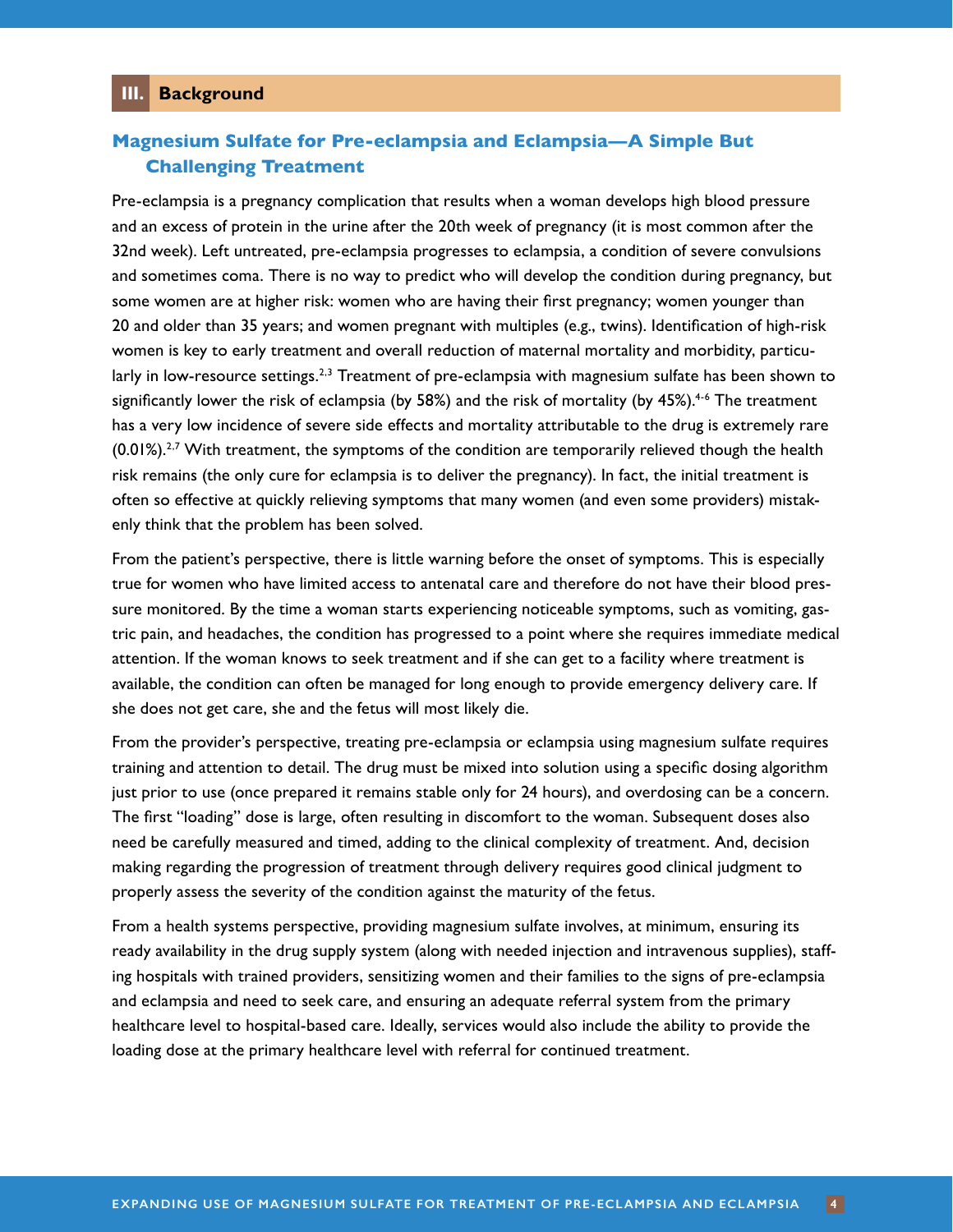<span id="page-4-0"></span>In summary, while the solution to treating eclampsia seems simple—get magnesium sulfate into the woman's blood stream and deliver the fetus as soon as possible—doing so in time and correctly is com-plicated and involves many steps and many players.<sup>[8](#page-18-7)</sup>

## **The MacArthur Foundation's Funding Initiative—Grant-making for Alliance and Action**

The initial conversation that sparked the MacArthur Foundation's interest in solving the problems of magnesium sulfate use in Nigeria brought to light the challenge that two doctors faced in accessing a supply of the product for use in their hospital after their compounding equipment broke down. While fixing the broken piece of equipment would have been an immediate solution to that problem, the Foundation recognized the need for a more sustainable and comprehensive solution to the problem of drug supply. As a first step, the Foundation made a grant to Oxford University which convened a meeting of major stakeholders, including a leading pharmaceutical firm in Nigeria, to generate interest in the provision of magnesium sulfate; that firm went on to become the major supplier of the drug to Nigeria and other governments. The Foundation also recognized that drug supply alone would not guarantee successful access; coordinated and sustained efforts would be needed to support the entire complement of healthcare services necessary to provide the drug to the women who needed it. As a result of this broader perspective, the Foundation supported myriad activities including: constituency building; public advocacy; research and evaluation; and community outreach and capacity building, in addition to efforts to address product supply (see Figure 1).



**Figure 1. Interrelated strategies for expanding use of magnesium sulfate in Nigeria**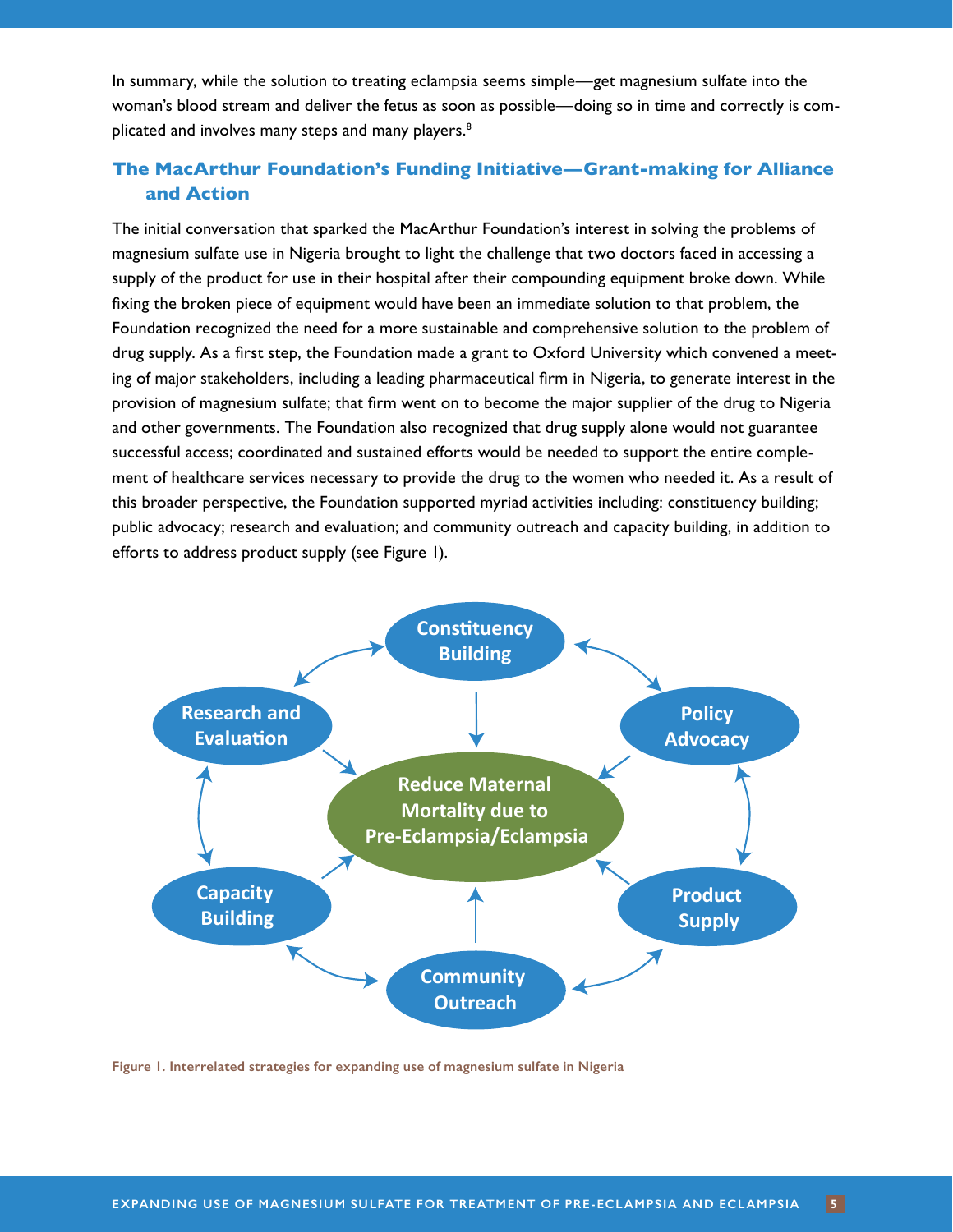In addition, fully aware of the difficulties in taking a good idea to scale in a country already challenged by an overtaxed health infrastructure (see box, The Challenge of Scale Up, below), the Foundation designed its approach with the following key elements of successful scale up in mind:

- Creating a vision and broad strategy;
- Legitimizing the approach;
- Building a constituency;
- Realigning and mobilizing resources;
- Modifying organizational structures;
- Coordinating action;
- Monitoring performance.<sup>9</sup>

#### **The Challenge of Scale Up**

**A significant challenge for any health system is to bring successful pilot projects to national scale and sustain innovations. While it is often assumed that scale up will easily follow a successful pilot, the realities surrounding pilot project implementation (significant funding, strengthened infrastructure in the pilot project site) are very different from the realities faced by health systems managers as they try to expand the model (limited funding, competing health priorities, weak infrastructure). The average time for taking a successful pilot to national scale is 15 years.**[9](#page-18-8)

**Research suggests that, to have the best chance of being widely adopted, innovations must be:**

- A relevant solution to an important, perceived problem;
- An improvement over existing practices;
- Supported by evidence and, ideally, endorsed by credible sources;
- Observable so that potential users can see the results in practice;
- **Easy to transfer and adopt;**
- Compatible with the system's established values, norms, and facilities; and

■ Able to be tested for feasibility before committing the potential user to full scale up. **All of these conditions clearly apply to magnesium sulfate as an intervention to address the problem of pre-eclampsia/eclampsia in Nigeria, thereby providing a strong foundation for successful scale up.**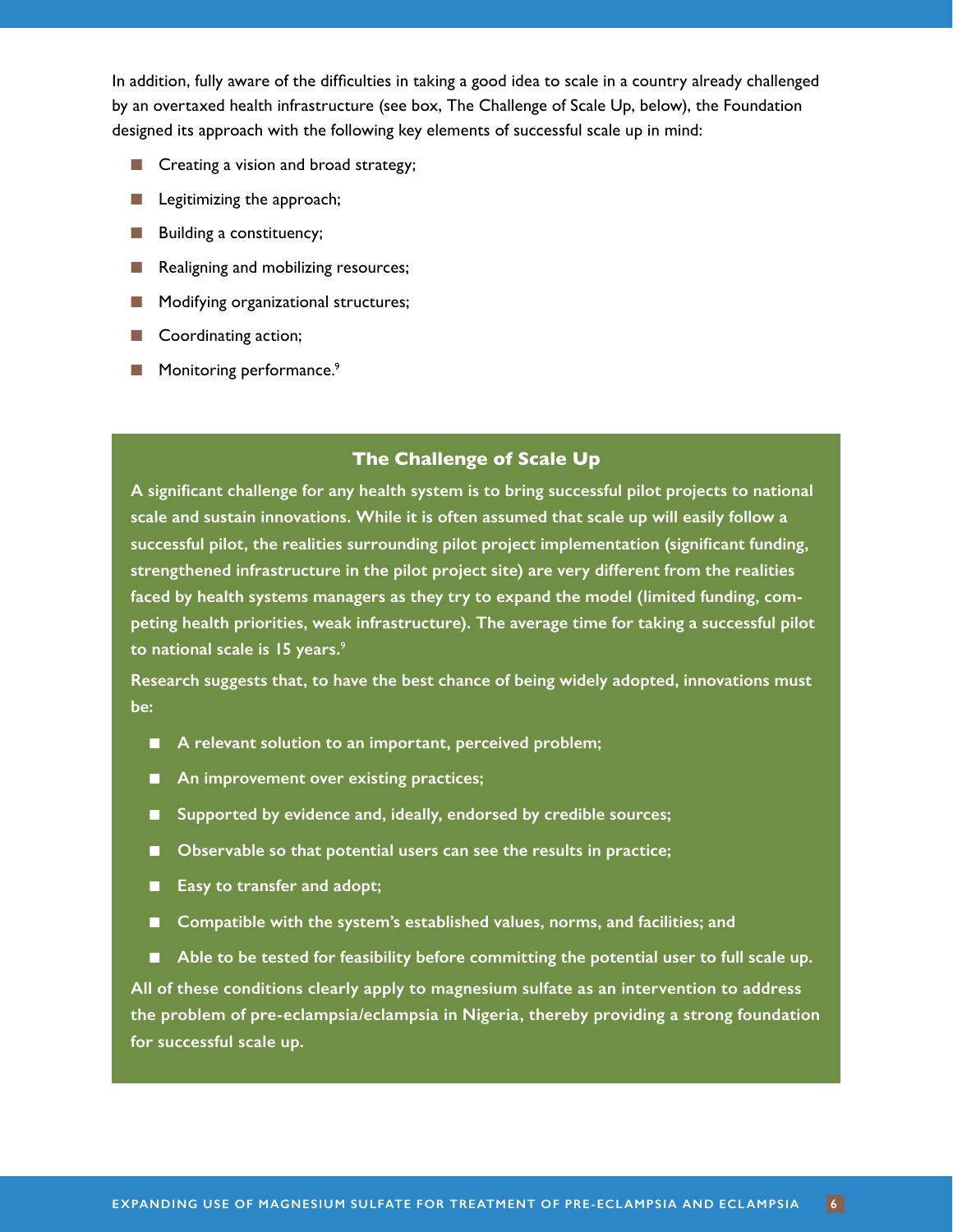#### <span id="page-6-0"></span>**IV. Projects Funded and Activities Implemented**

Beginning in 2007, the MacArthur Foundation made a series of grants to both public (Federal Ministry of Health) and private organizations (Population Council, Society of Gynecology and Obstetrics of Nigeria, EngenderHealth, and Ipas) to integrate the use of magnesium sulfate into the Nigerian health system. The grantees (with the exception of Ipas which started its work later) worked synergistically and carried out concurrent activities that addressed product supply, tested and evaluated new protocols, expanded the model, and built capacity.

#### **Addressing supply issues**

It was generally believed that the biggest issue in Nigeria around magnesium sulfate was the persistent unavailability of the drug. Stakeholders cited two reasons for this problem: the lack of profitability of making the drug and the inability of the government medical stores logistics systems to keep it in good supply. In addition to the supply issues, historically there had been little demand for the drug due to the complexity of dosing, including the provider fear of toxicity with overdose.

In 2007, the MacArthur Foundation brought together stakeholders from the Federal Ministry of Health and UNICEF to focus on the supply of magnesium sulfate in the country. The initial plan was to use the well-established and secure UNICEF supply chain to address supply and distribution issues, with recognition that ultimately state governments needed to put in place good and sustained procurement, supply, and tracking policies to avoid stockouts and pilferages. The Population Council purchased the drug for the initial pilot activities (with funds from the MacArthur Foundation) and the Federal Ministry of Health followed this with a large purchase (900,000 doses) to ensure that all 36 states and the Federal Capital Territory (Abuja) were included in the national scale up plan (also with support from the Foundation).

#### **Research and evaluation**

In 2008, the MacArthur Foundation funded the Population Council to carry out an introductory pilot project in Kano State in northern Nigeria; doctors and midwives from ten state health facilities were trained to use a simplified protocol (modified Pritchard regimen) to administer magnesium sulfate. In addition, the project conducted community sensitization efforts focused on helping women and their families identify the signs and symptoms of pre-eclampsia and worked with community health extension workers and traditional birth attendants to address the need for recognition of the danger signs, treatment, and referral. The project demonstrated a significant drop in the case fatality rate due to eclampsia—from 20.9% before the start of services to 2.3% after—and there was no significant difference in the cost of using magnesium sulfate over the standard treatment of diazepam.<sup>10</sup> The significant drop in mortality and the cost effectiveness of the magnesium sulfate intervention encouraged the Kano State government to scale up the intervention to the remaining 26 hospitals in the state.<sup>10</sup> The Population Council produced a national curriculum for the use of magnesium sulfate to treat pre-eclampsia and eclampsia as part of this early work.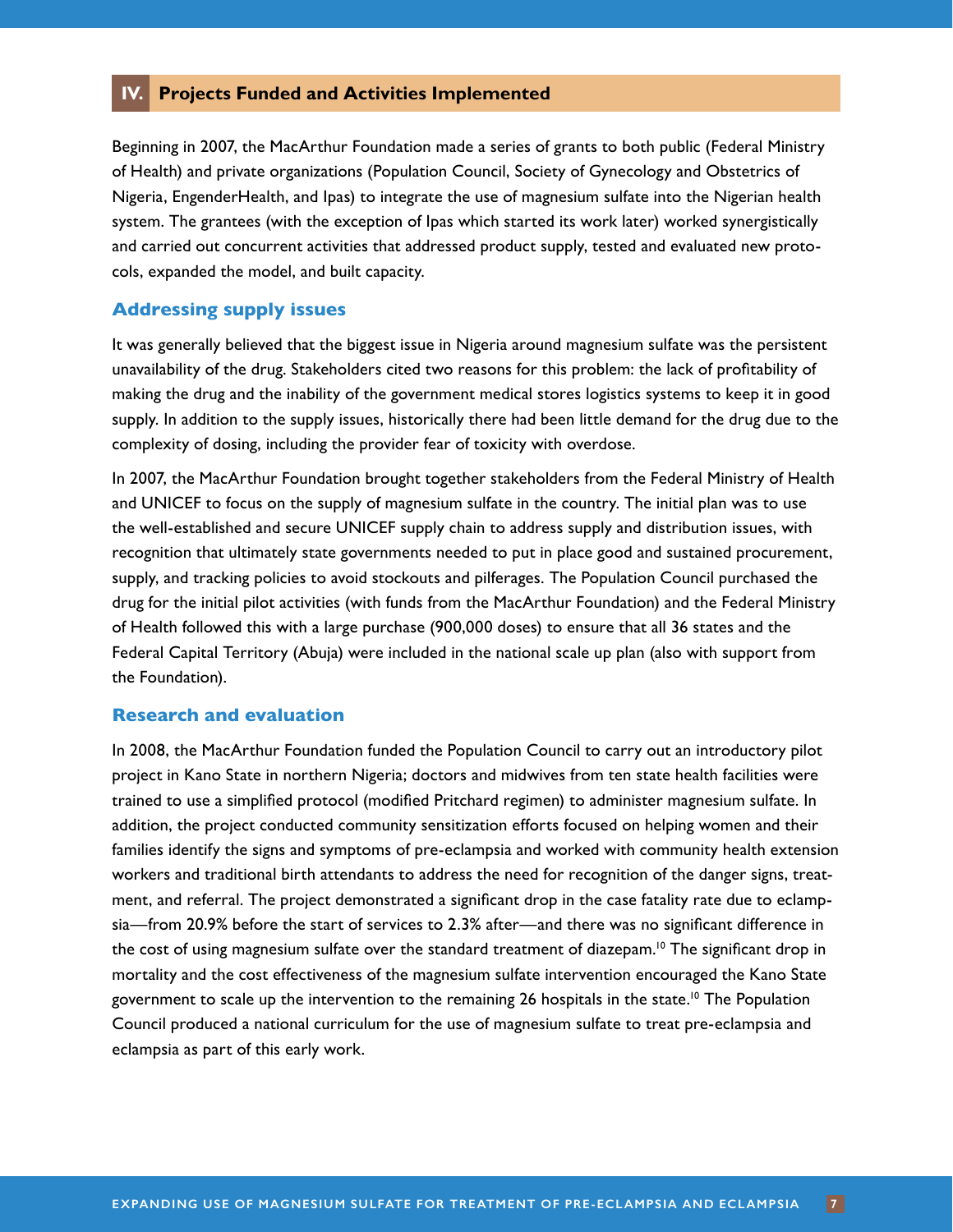#### <span id="page-7-0"></span>**Expansion of the model**

As a result of the compelling evidence from Kano, the MacArthur Foundation provided additional support to the Society of Obstetrics and Gynecology of Nigeria (SOGON) to expand the magnesium sulfate work to six states (Kano, Plateau, Enugu, Borno, Cross River, and Lagos) with the introduction of the drug in one hospital in each state. The focus of the SOGON work was to draw attention to magnesium sulfate as a proven medical intervention and to strengthen policies and provider capabilities to make treatment with magnesium sulfate more widely available. SOGON engaged at the state government level to raise awareness and advocate for state policies, using its members to visit health officials throughout each of the designated states. Beyond its work with clinicians and the health system, SOGON provided public health education on issues relating to obstetrical emergency care in the project states. Once again, the significant case fatality drop (from 15.1% to 2.7%) across the six state hospitals lent local legitimacy to the use of the drug to treat pre-eclampsia and eclampsia.<sup>11</sup> The snowball effect from these results allowed for the scale up and expansion of magnesium sulfate into other states.

#### **Capacity building**

A grant made to the Federal Ministry of Health in 2008 enabled the Federal Ministry of Health to focus on institutionalizing delivery of magnesium sulfate throughout the healthcare system, building on the trainings that were already occurring as part of that institution's Integrated Maternal, Newborn, and Child Health initiative. The Ministry allied itself with the Nigerian Medical Association and the National Association of Nigerian Nurses and Midwives, as well as with Obstetrics and Gynecology department heads and chief pharmacists of selected tertiary health institutions in each state to integrate magnesium sulfate into existing clinical services. They also conducted trainings, both in-service and pre-service, in

170 institutions across all 36 state and the Federal Capital Territory; through a process of step-down trainings, approximately 1,818 doctors were trained. Figure 2 shows the incremental process to scale up of services.

As the expansion progressed, it became clear that efforts to initiate treatment at the primary care level were also needed; by the time women reached the hospital, the condition had often progressed past the point of effective treatment. A continuing grant to the Population Council in 2011 enabled focused attention at the primary healthcare and community levels to assess how best to involve traditional birth attendants, community health extension workers, and nurses in identification, immediate clinical care, and referral. The Population Council conducted operations research in 20 primary care facilities—10 with a task-shifting intervention and 10 without





| Year                | 2008         | 2009  | $2010*$ |
|---------------------|--------------|-------|---------|
| States              |              |       | 36      |
| Hospitals           | 10 (then 36) | 48    | $400+$  |
| Staff trained   185 |              | 100's | 1000's  |

\*Note: Although all states have received some level of training, the progress to scale up of services ranges from only training in some states to integration into multiple hospitals in others.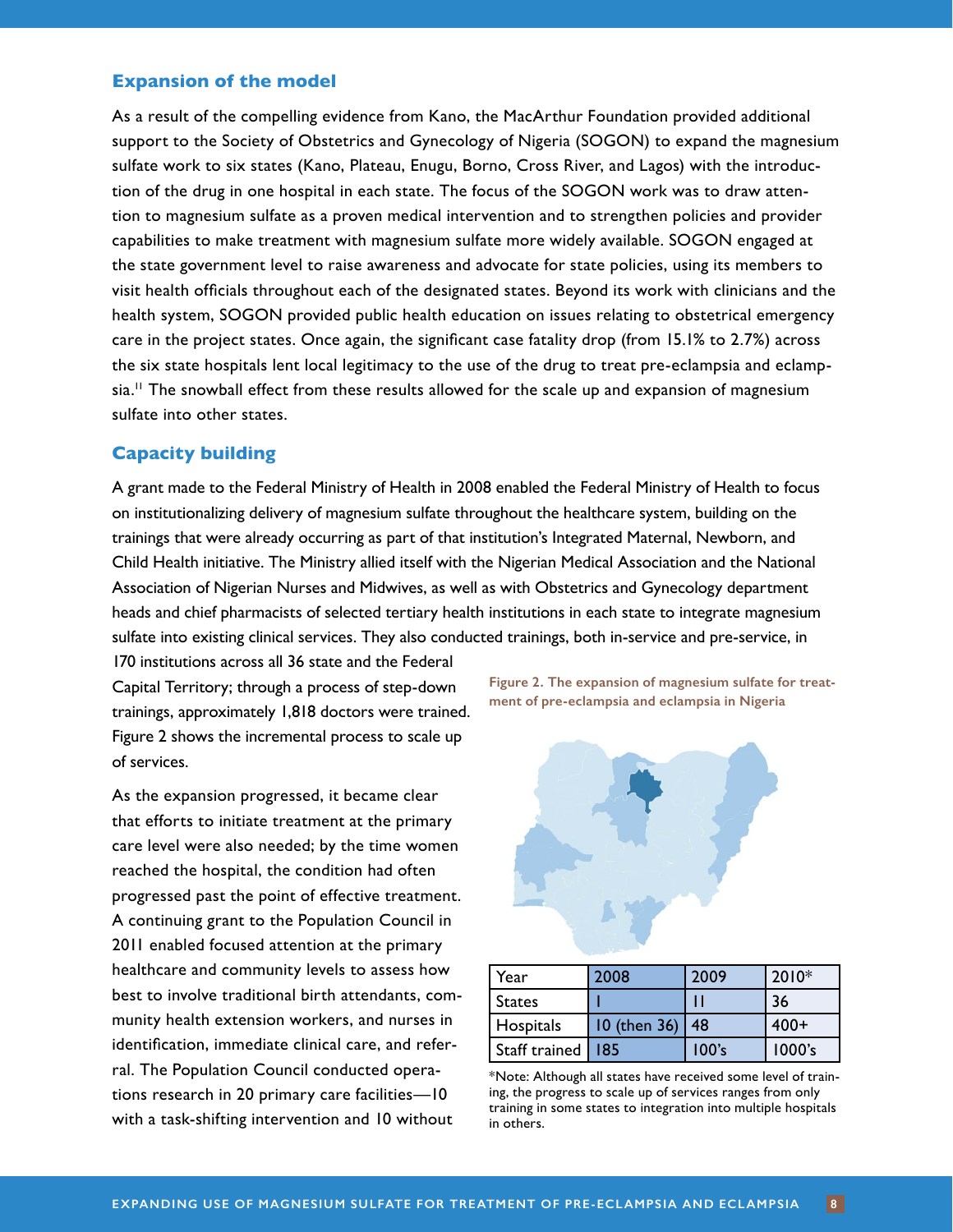<span id="page-8-0"></span>the intervention. By documenting the need for and advocating for policy and protocol changes, the Population Council gained approval for task-shifting to community health extension workers so that the initial loading dose could be provided at the primary healthcare level. The work also involved ethnographic research to determine the factors influencing the observed delay in women seeking treatment and to develop ways to facilitate more successful referral for further care.

The MacArthur Foundation has continued to find ways to integrate magnesium sulfate into ongoing work and build capacity. For example, Ipas received support in 2013 to train medical interns about comprehensive maternal care; the training integrates information about the key causes of maternal mortality and trains medical interns to correctly use various effective interventions, including magnesium sulfate for pre-eclampsia and eclampsia.

#### **V. Evaluation Findings: Successes and Remaining Challenges**

*In the whole of Kano state, prior to this project there was only one doctor at Murtala Muhammad Specialist Hospital who occasionally used magnesium sulfate to treat eclampsia when he was on shift and the drug was in stock. Consequently there was high mortality from eclampsia, with a case fatality rate of around 18.5% and accounting for close to 40% of maternal mortality in the state. However this significantly changed with the coming of the project. The case fatality rate from eclampsia is now around 2–3% and mortality from other maternal causes has now overtaken eclampsia. And all these resulted from a simple training of one and a half days. —Consultant at Amino Kano Teaching Hospital*

By successfully implementing the Foundation's multi-faceted strategy and paying attention to the necessary steps in the scale up process, grantees have collectively made significant progress towards the full integration of the use of magnesium sulfate into the Nigerian healthcare system. Figure 3 provides an overview of how the specific approaches used by grantees aligned with the recommended steps for scale up.<sup>[9](#page-18-8)</sup>



**Figure 3. Alignment of project approaches with steps in the scale up process**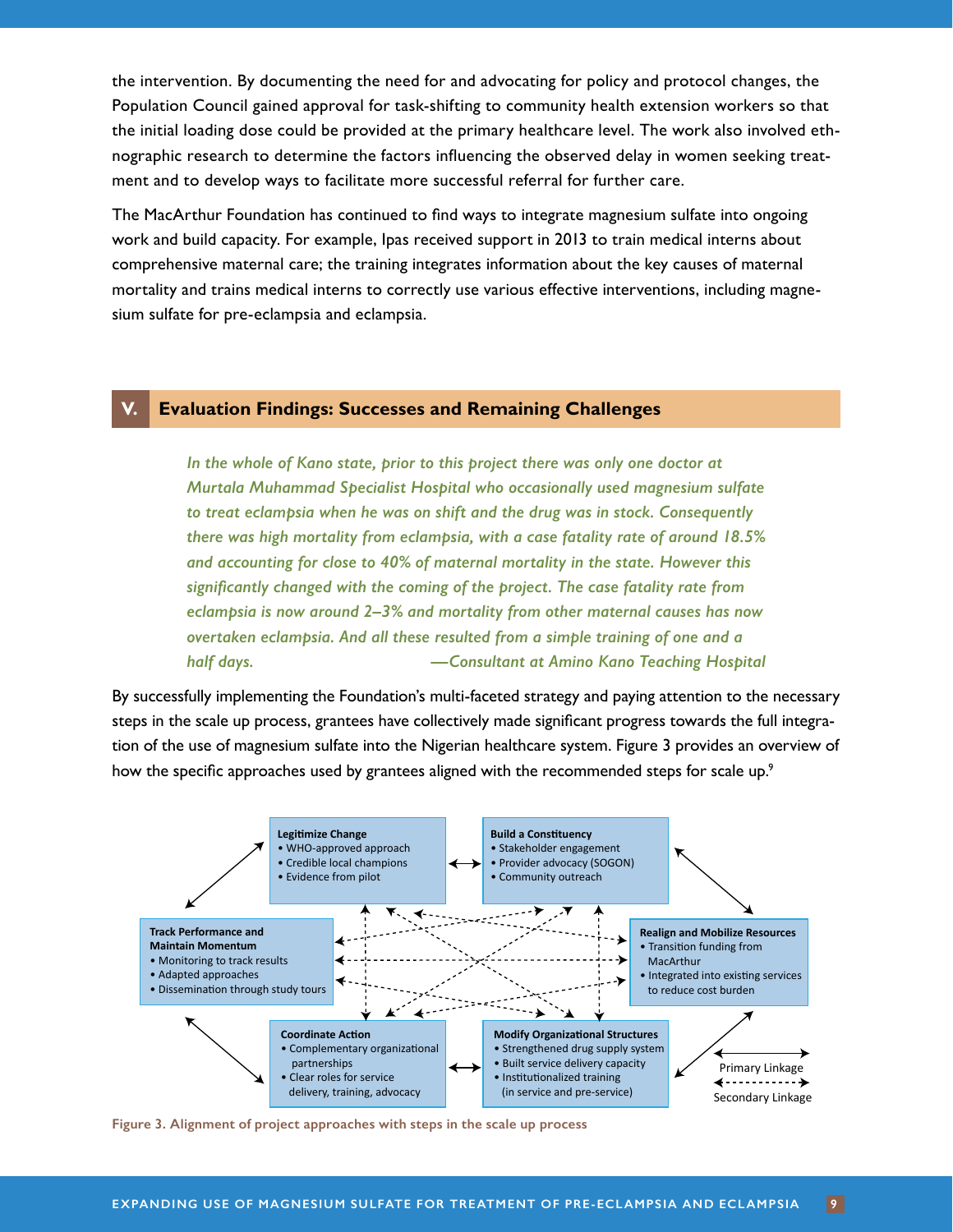<span id="page-9-0"></span>Notable achievements in the process to scale up the use of magnesium sulfate in Nigeria, as captured from discussions with key stakeholders and informants, include:

- The use of the drug was legitimized and integrated through the effective use of research and evaluation;
- Stakeholders were engaged, support from and action by other organizations was galvanized, and a national constituency was built;
- Tasks were shifted to include community health extension workers;
- Financial resources were realigned and mobilized;
- National guidelines and curricula were created and implemented, and the referral system and patient compliance with referrals were bolstered; and
- Drug supply channels were strengthened and systems put in place to monitor the distribution system.

#### **Research successfully generated evidence**

Documenting and proving the utility and success of magnesium sulfate was instrumental to legitimizing its use and ensuring the continued engagement of health ministries and institutions. The rigorous research led by the Population Council helped to seat the work within wider international evidence on the topic and helped stakeholders: 1) realize and understand the dynamics of the complexities of administering the correct doses of magnesium sulfate; and 2) recognize that midwives, nurses, and community health extension workers could safely administer the loading dose of the drug and then provide accurate referral information and action.

**Remaining challenges—**More operations research is needed to continue to scale up the program and overcome obstacles to full implementation. For example, it was reported that the quality of the clinical services needs to be improved. The correct use of magnesium sulfate is very inconsistent and there is the need to address the underlying factors that prevent health workers from providing magnesium sulfate according to acceptable standards, including:

- Resistance to change from what the providers are used to, complicated by the fact that the protocol for the administration of magnesium sulfate is much more cumbersome than that of diazepam (the previously used but less effective drug for pre-eclampsia and eclampsia);
- Inadequate number of trained staff as a result of transfers, retirements, and attrition; and
- Failure to follow the protocol to refer and/or deliver the woman of her pregnancy (sometimes even sending her home), mainly due to the misperception that the loading dose of magnesium sulfate—which effectively stops convulsions—has treated the problem.

#### **Stakeholders were engaged and a constituency was built**

Diligent engagement with the government at every step of the program ensured the sustained attention of state officials, as well as medical and nursing successes with the drug, which helped to achieve the necessary support, including at top levels of the government. The role played by the Society of Gynecology and Obstetrics of Nigeria (SOGON) was judged by key informants as particularly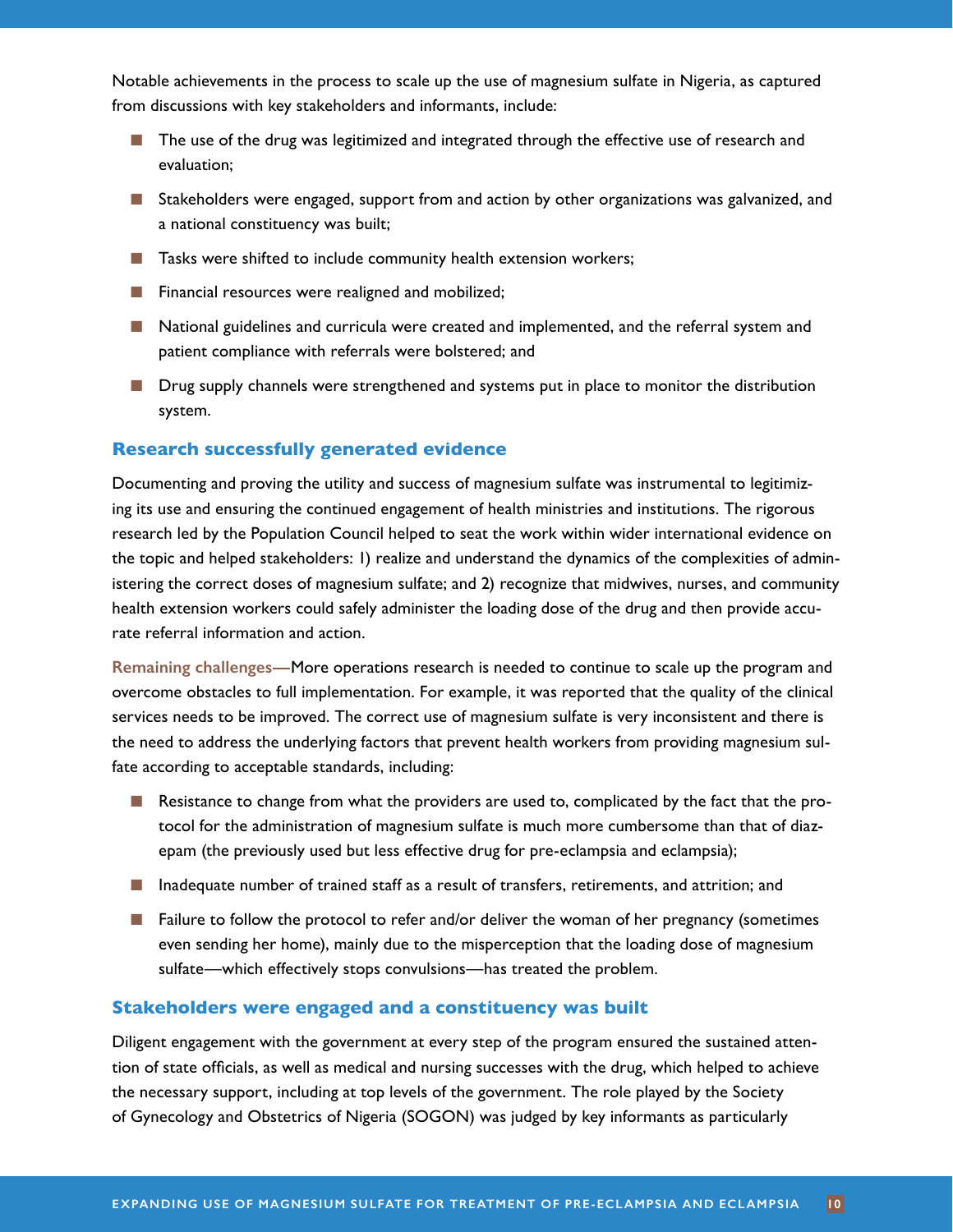<span id="page-10-0"></span>important in legitimizing the intervention and gaining acceptance of the project by government officials at the national level; SOGON members and other health professionals engaged by them became the loudest advocates of magnesium sulfate to the government.

> *Medical and health practitioners, initially the biggest obstacle to the introduction of these technologies and interventions, turned out to be its biggest advocates once they were convinced. This turned out to be the most important outcome of advocacy and it led the government's speedy acceptance of the interventions. —Key informant*

At the state level, the project cultivated champions within the Obstetrics and Gynecology community to spur local action needed to introduce and sustain a robust level of effort with magnesium sulfate. For instance, oft-mentioned by respondents was the leadership of the then Director General of Kano State Health Services Management Board, who helped galvanize the state government's interest in magnesium sulfate.

> *The Director of the State Health Services cancels every other appointment to attend and make sure he addresses any issue related to magnesium sulfate brought to him. Certainly without his leadership and support the introduction of magnesium sulfate would not have been so successful.*

#### *—Key informant*

**Remaining challenge—**Continuing the advocacy and engagement with policymakers as well as with new medical and nursing staff is critical to build on the achievements and maintain the momentum that has been gained. The full integration of magnesium sulfate into the curricula and standards of care in Nigeria is new and still very vulnerable as is documented by the following:

> *Within just few months of its introduction, mortality from eclampsia fell to zero in all intervention facilities. However after December 2005, mortality from eclampsia returned to its pre-pilot period in all the facilities. It was then we realized how important advocacy is to the introduction of a drug or service, no matter how good it is. If we had done good advocacy, the government would have taken over and we may not have had a return to the pre-magnesium sulfate period in terms of mortality from eclampsia in those facilities.*

> > *—Key informant*

#### **Tasks were shifted to include community health extension workers**

One element of successful scale up is the modification of existing organizational structures to achieve the desired outcome. A key outcome of the program was the operations research that demonstrated successful task shifting to include the community health extension workers in the administration of the treatment protocol. The Population Council's research at the hospital and community level revealed that the women in need of the life-saving drug resided mostly in rural areas, prompting a pilot study and program to train community health extension workers to administer the first loading dose and then refer the patient. The results of that study led to a change in national health policies to now allow community health extension workers to administer the drug and refer cases for continued care. This proved critical to addressing better the needs of rural women: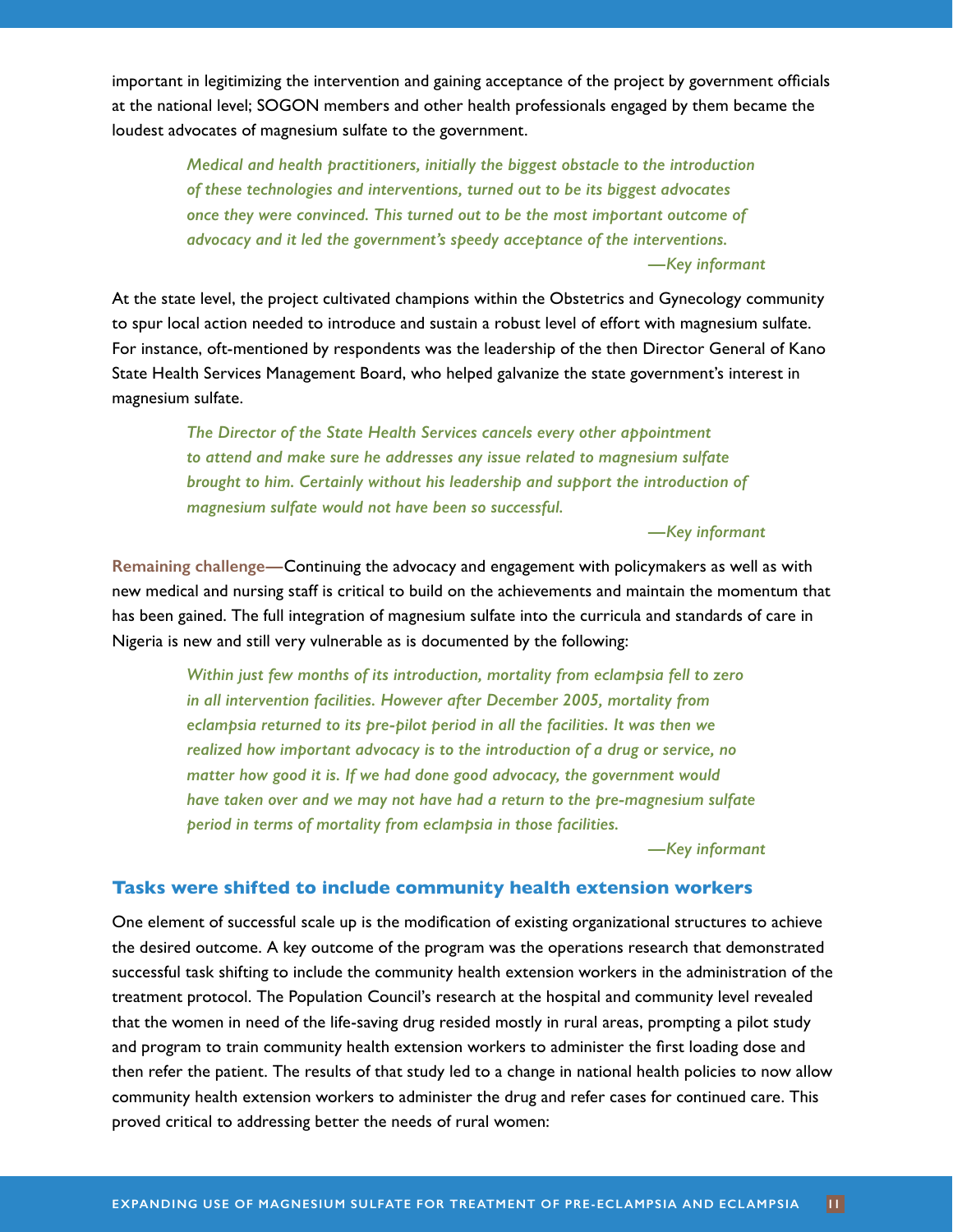*The task-shifting aspects of the effort have been most important, especially in the North of Nigeria where it is especially difficult for women to access health services. —Key informant*

<span id="page-11-0"></span>**Remaining challenges—**The evaluation identified two significant problems with the referral system:

- Referral from primary healthcare facilities to magnesium sulfate intervention sites was not timely, resulting in women dying at the referral site (it was noted that most fatal cases of eclampsia were those referred from the primary healthcare level). Since most primary healthcare facilities have not benefited from the intervention and scale up efforts, major problems remain in terms of timing and effectiveness of referral from these locations; and
- Many patients who received a loading dose failed to complete the referral process to a higher level facility for delivery; in one study, 90% of women who received the loading dose did not complete the referral process.<sup>12</sup> Because of a sense of immediate relief and the belief that the worst was over, some patients did not comply with referral instructions to get further care. And even those that did get to the referral level facilities often failed to understand that the loading dose only stabilized them and they were still at risk; providers reported that the rapid resolution of symptoms provided by the loading dose often resulted in patients asking to be discharged home. These failures to adhere to the referral process, by both the women and providers, account for some of the deaths seen in the program.<sup>12</sup>

There is an ongoing need for community-based education on the symptoms of pre-eclampsia/eclampsia as well as need for medical care even beyond the initial relief of the loading dose of magnesium sulfate. The rates of institutional births and births attended by a skilled birth attendant are still low throughout Nigeria and especially in the north. From the perspectives of the healthcare workers interviewed, the lack of community sensitization and awareness significantly affected their interventions with magnesium sulfate. The role of community education and sensitization was acutely noted as important to remedy delays in care.

#### **National guidelines, curricula, and job aides were created**

One hallmark success of the magnesium sulfate introduction work was the development of national service delivery guidelines and training curricula for the use of magnesium sulfate to treat preeclampsia and eclampsia and their subsequent integration into the national healthcare system. The development of a clear protocol (including guidelines and algorithms for the administration of magnesium sulfate) for training of all levels of service providers, including community health extension workers, was a collaborative effort between the Federal Ministry of Health, EngenderHealth, the Population Council, SOGON, State Health Commissioners, and other partner organizations. With the assistance of state-level actors and community stakeholders, these efforts permeated down to Local Government Areas, including at the health facility and community levels. Job aides helped to solidify correct practice:

> *Knowledge has been imparted. The algorithms provided to each provider were helpful in guiding treatment and in providing on the job training to new providers —Key informant*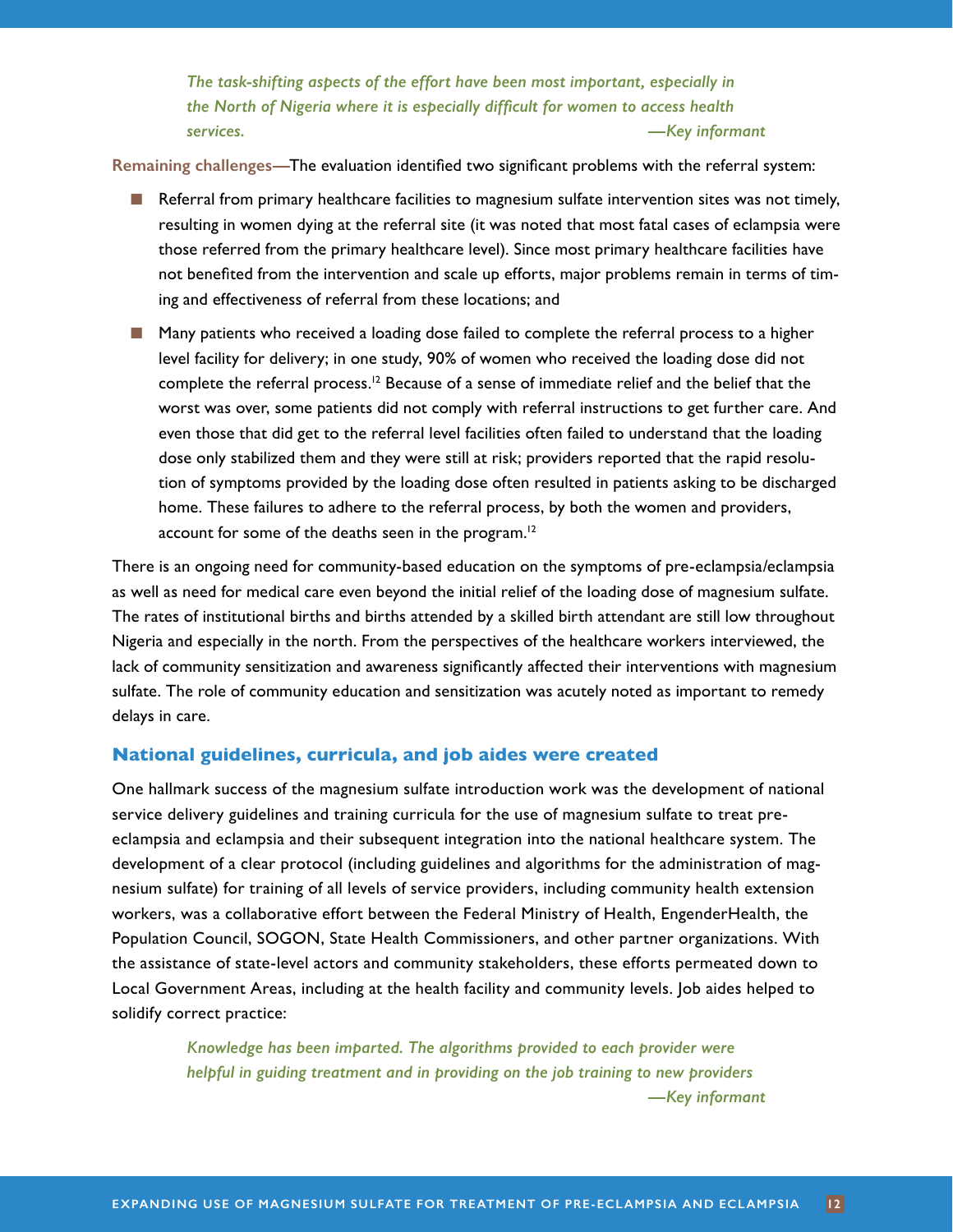<span id="page-12-0"></span>**Remaining challenge—**Continued monitoring is important to make sure that the new guidelines and curricula are included in the training of all new healthcare workers. As proved to be the case with stakeholder engagement, the achievements of the initiative could easily be lost if attention is not paid to enforcing the new guidelines. It will be important to continue this advocacy for many years, until the curricula is viewed as integral to medical and nursing training.

#### **Partners have begun to address drug supply issues**

Working closely with the Federal Ministry of Health and partners, the project has begun to address problems with the supply of magnesium sulfate. In the beginning, grantees reported frequent stockouts of magnesium sulfate and other needed supplies such as urinalysis strips and sphygmomanometers. To address this supply problem the Population Council increased the focus on effective monitoring, requisitioning, and distribution of drugs at program facilities.

Key informants noted that the enhanced monitoring of magnesium sulfate supplies had a positive effect on reducing stockouts not only of magnesium sulfate but of other medicines as well.<sup>13</sup> And in Kano state, the increased focus on effective monitoring, requisitioning, and distribution of drugs at engaged facilities and at the administrative level was believed to have positively affected other aspects of the health system.

> *It [the project] built confidence in the health system. There was obvious boost in the morale of health workers and consequent increase in the confidence they have in the health system… there was obvious decrease in mortality and morbidity and health workers themselves saw firsthand the wonders of magnesium sulfate with evidence and therefore became some of its most important advocates. —Maternal and Child Health Coordinator in Kano State*

**Remaining challenges—**Much still needs to be done to strengthen drug supply channels as there are frequent stockouts of magnesium sulfate throughout the country. Other supplies and equipment critical for the management of patients with pre-eclampsia and eclampsia, such as urinalysis strips and sphygmomanometers, are also often not available or dysfunctional. In Kano State, these commodities are supplied as part of the Kano State Free Medical Services Scheme. Most respondents did not freely admit to lack of magnesium sulfate in the facilities where they work. However, every service provider interviewed maintained that the reason magnesium sulfate supply was never exhausted at the general hospitals was because health workers in the hospitals would only provide the loading dose of the drug, requiring patients to purchase the additional doses needed for treatment from the private sector (magnesium sulfate appears to be readily available through hospital pharmacies). (Note: according to one study conducted in 2013, 62.2% of the cases required families of the women to purchase the drug for use after the loading dose.)<sup>12</sup>

> *For any eclamptic woman brought to our facility, we provide only the loading dose free. If she requires maintenance she has to purchase from outside the hospital. If we provide 100% of doses required by every eclampsia patient, the supply will not be enough for us.*

> > *—Matron in labor room, Kano*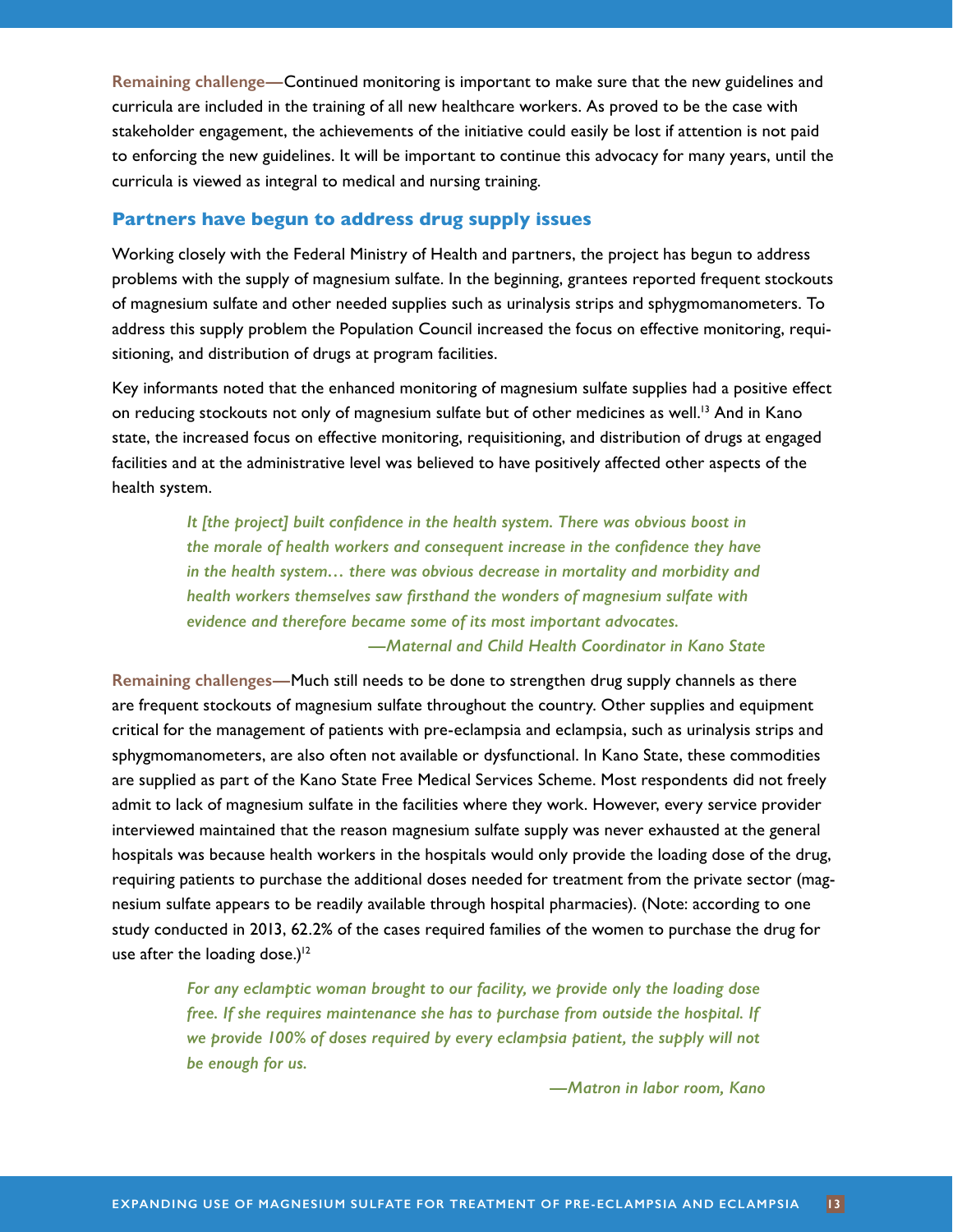#### <span id="page-13-0"></span>**VI. Recommendations for Moving Forward**

Nigeria is well on its way to fully integrating the use of magnesium sulfate in its maternal health services. The impressive work that has been done needs to be sustained and numerous obstacles overcome if true scale is to be achieved. Recommended actions to address remaining challenges include:

- Ensure continuum of care from home to hospital;
- Adopt targeted social and behavior change strategies to increase hospital births;
- Improve public sector supply and logistics system for magnesium sulfate; and
- Focus on integration of services.

#### **Ensure continuum of care from home to hospital**

Community-based advocacy and engagement of community leaders, counsellors, and health workers for education about the signs and symptoms of pre-eclampsia is very important if treatment using magnesium sulfate is to be effective. In addition, an effective referral system is crucial because the first part of the treatment—the loading dose—only buys time and does not resolve the problem. Most providers interviewed noted that the eclampsia mortality seen in the hospitals largely comes from cases referred from Primary Health Centers, located in the communities. Practical ways to improve the effectiveness of home to hospital continuum of care include:

- Help households identify the danger signs of pregnancy and understand need for referral through trainings of community resource persons (such as traditional birth attendants) and by involving women's advocacy groups in the community;
- Capitalize on the recent policy changes on task-shifting to devolve the administration of the loading dose of magnesium sulfate to the community health extension workers at Primary Health Centers;
- Help communities solve their referral transport challenges;
- Improve the quality of antenatal care services by ensuring that needed supplies are available and developing a checklist that will help improve the detection of pre-eclampsia at antenatal care visits; and
- Improve the quality of the care women receive in the health facilities so they will trust the services and not avoid using them.

#### **Adopt targeted social and behavior change strategies to increase hospital births**

The high frequency of home-based births in Nigeria makes preventable causes of death like eclampsia very devastating and difficult to control. Because the full regimen of magnesium sulfate must be completed at the hospital level, channels must be explored to ensure that women at risk are detected early and moved to hospital. Eventually ways to encourage and ensure hospital delivery in all the regions of the country—rural or urban—must be pursued. A model that recognizes the pregnant woman as a consumer who will make choices based on personal, societal, and structural influences can help identify barriers and suggest possible interventions. Enlisting the support of women's advocacy groups to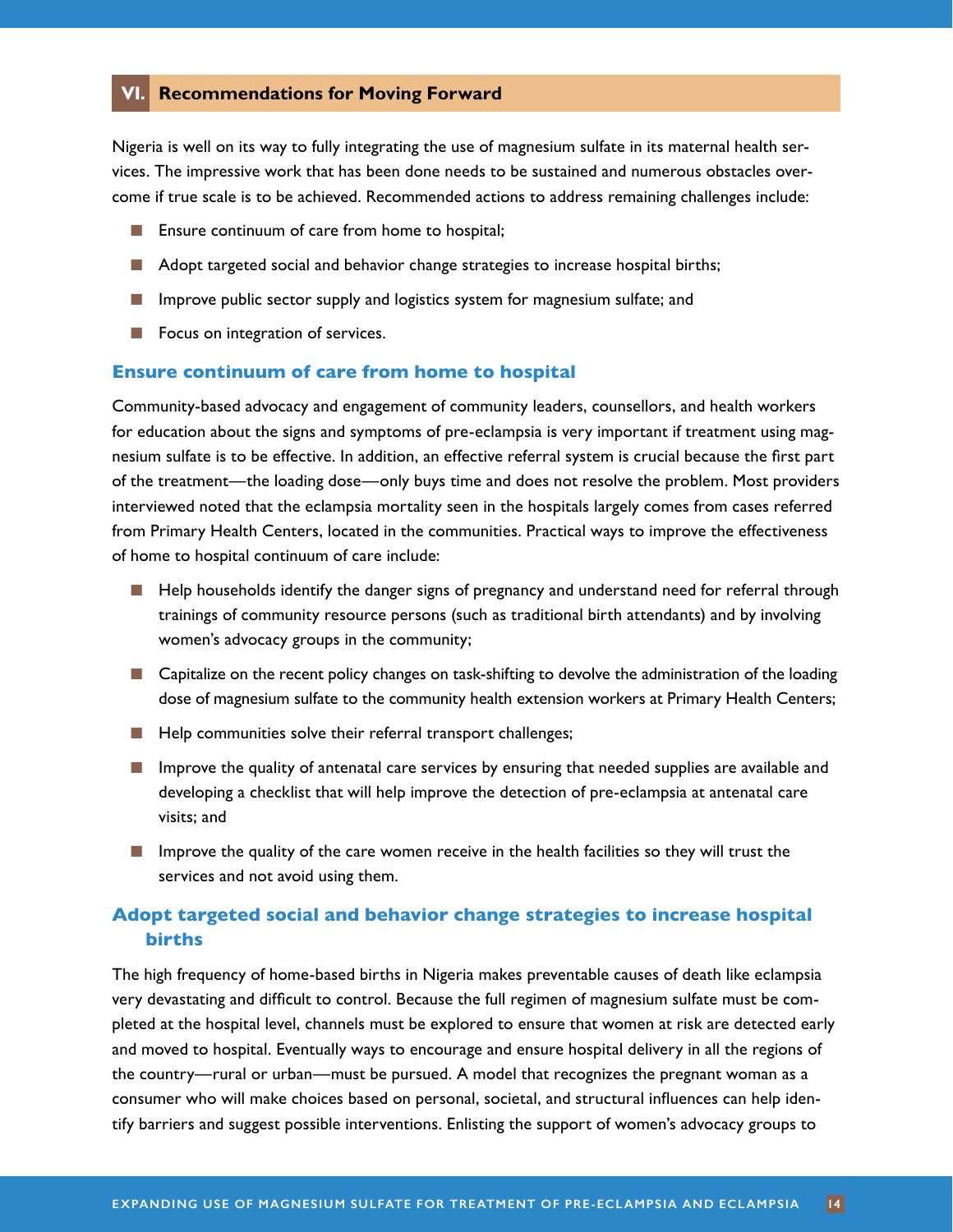<span id="page-14-0"></span>generate demand for quality maternal health services while improving the quality of the interpersonal care provided in facilities will help build trust in the delivery services. A mistrust of health services, and of hospitals in particular, poses an almost insurmountable barrier to reducing the risk of eclampsia. Generating a public demand for woman-friendly delivery services is an approach that could be conducive in Nigeria, given the predominance and strength of women's advocacy groups in the country.

#### **Improve public sector supply and logistics system for magnesium sulfate**

Ensuring a consistent and adequate supply of magnesium sulfate continues to be a significant challenge. The general state of the government's free maternal health medical services program—which was designed to improve access to health services including essential health commodities—was frequently mentioned by respondents as a key reason why the government's magnesium sulfate scale up has not been fully realized. This is because the supply of magnesium sulfate as part of the free medical services is now being affected by the irregularity of the free medical supplies. To compound the situation, healthcare workers reported being afraid to inform patients that there are no commodities available for fear of being accused of sabotaging the government.

While magnesium sulfate is readily available in the private sector, health workers in the public sector have created their own solution to the supply problem—all facilities visited reported providing only the loading dose because of inadequacy of supply. In order to ensure the sustainability of national scale up of magnesium sulfate, the public supply and distribution channels must be stocked and monitored. This can be achieved through strategic policy and advocacy work with the National Primary Health Care Development Agency and its state counterparts and is feasible given the expected increase in funding for Primary Health Care through the National Health Act, the proposed Village Health Worker program, and the new focus by major donors (including the Gates Foundation) on strengthening primary healthcare services.

#### **Focus on integration and coordination**

The next phase of work to fully scale up the use of magnesium sulfate for the treatment of pre-eclampsia and eclampsia in Nigeria, will need to focus on integrating the services within all the levels of the healthcare system:

**National level—**Close integration with the efforts of the National Primary Health Care Development Agency (NPHCDA) and its maternal health programs (chiefly the Midwives Service Scheme and the Subsidy Reinvestment and Empowerment Program—Maternal Child Health, but also with new programs including the Village Health Worker program). NPHCDA will have funding from the National Health Act and will likely be a central actor with an anticipated grant for primary healthcare strengthening from the Bill and Melinda Gates Foundation.

**State level and Local Government Areas—**While state Ministries of Health are necessary for the adoption of policies and guidelines at the secondary level, the state Primary Health Care Development Agencies, the Ministry of Local Government and Chieftaincy Affairs, and the respective local government authorities have significant operational roles to play at the primarily healthcare level.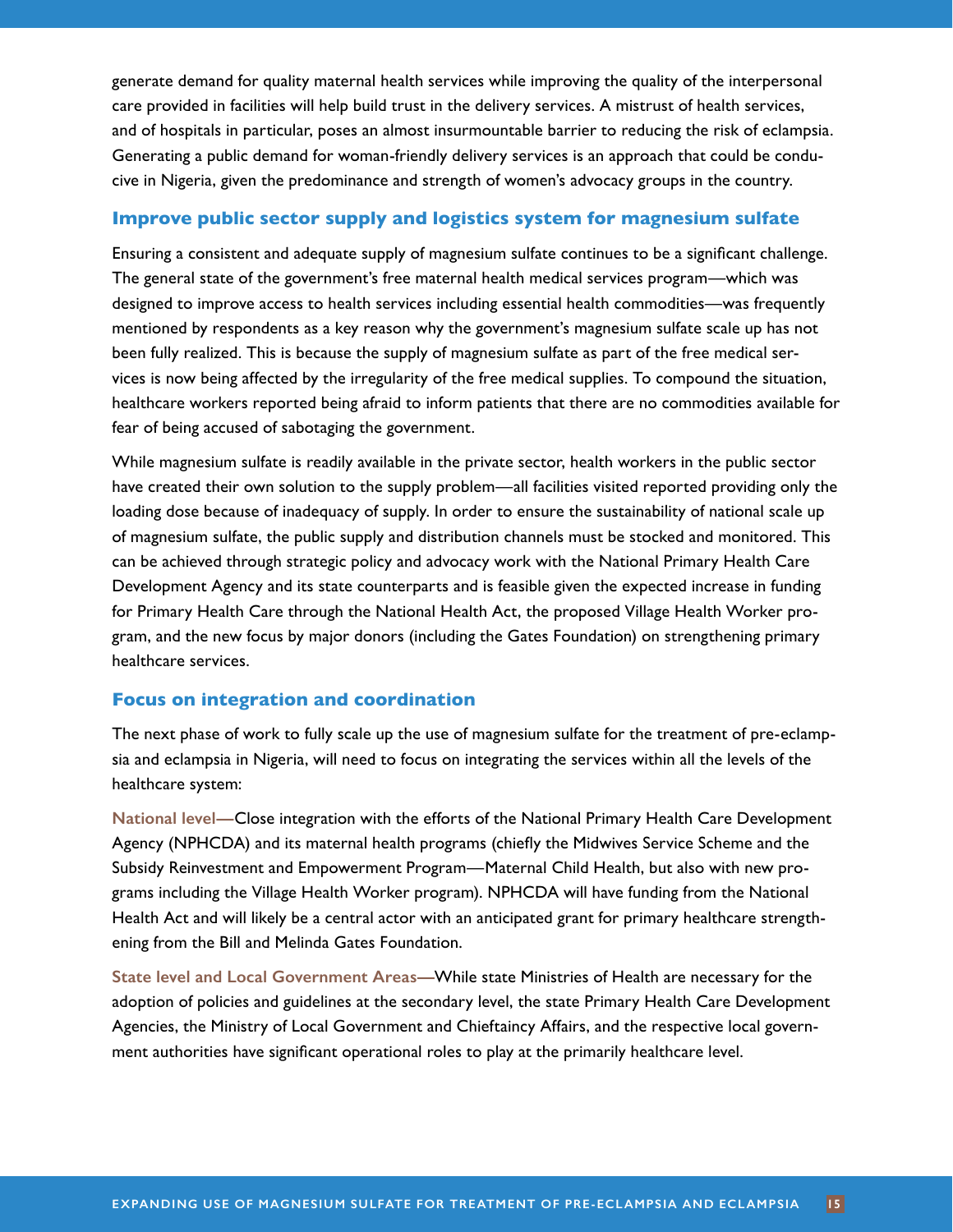<span id="page-15-0"></span>**Community level—**Collaborating with local advocacy organizations that have specific community engagement strategies such as PLAN and the Federation of Muslim Women Association of Nigeria will be important.

**Training institutions—**While work with the regulatory agencies at the national level and selected training institutions has provided evidence of workability, there is critical need to institutionalize the training curriculum and activities on magnesium sulfate at the institutions that train midwives and community health extension workers.

Finally, many organizations, both local and international, are now working in Nigeria to improve maternal health services, including the provision of magnesium sulfate for eclampsia and pre-eclampsia, increasing the need for effective collaboration and coordination.

#### **VII. Conclusion**

The effort to scale up use of magnesium sulfate in the Nigeria health service delivery system to address the problem of pre-eclampsia and eclampsia has been impressive. Use of magnesium sulfate has gone from sporadic use by a handful of providers to use in more than 400 hospitals across the country in less than a decade. (According to the Federal Ministry of Health, in 2012 there were 1,042 secondary and tertiary health facilities in Nigeria.) This transition is particularly remarkable given the general challenges faced by the health infrastructure in Nigeria and the fact that magnesium sulfate involves a complicated clinical protocol.

The MacArthur Foundation shepherded this scale up of the use of magnesium sulfate by bringing together and supporting a complementary group of players to implement a multifaceted approach. The approach recognized that incorporating a new clinical practice into a healthcare system takes careful planning, policy support, resources, and time. Through sustained funding, and by paying attention to all the components necessary for the scale up of a new technology such as magnesium sulfate, the MacArthur Foundation and the Federal Ministry of Health of Nigeria, working in concert with professional societies and key research institutions, have demonstrated a successful path to saving women's lives that can be adapted and replicated in other countries. The story of how Nigeria successfully reduced eclampsia—one of its most prevalent causes of maternal mortality—is worth telling.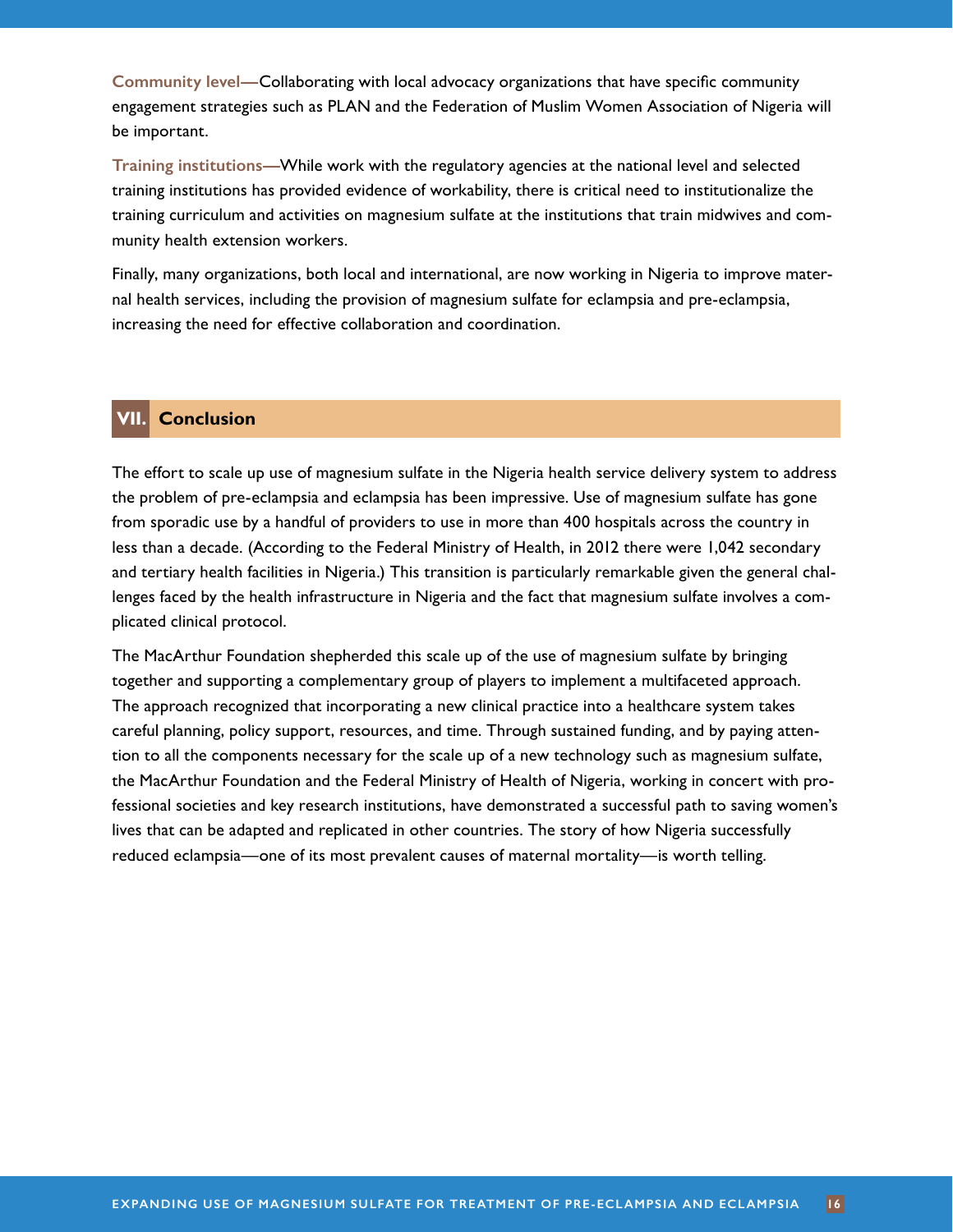## **Appendix A: Nigeria Contacts List**

<span id="page-16-0"></span>

| <b>Organization</b>                   | <b>Person Contacted</b>   | <b>Position</b>                                               |
|---------------------------------------|---------------------------|---------------------------------------------------------------|
| <b>CEDPA</b>                          | Gabriel Yafeyi            | Program Manager                                               |
| <b>Community Health Practitioners</b> | <b>Shiono Bennibor</b>    | Registrar/CEO                                                 |
| <b>Registration Board</b>             |                           |                                                               |
| Kano State MOH                        | Dr Abubakar Labaran Yusuf | Kano MoH Commissioner                                         |
|                                       | Dauda Sule Kanawa         | Director Planning, Research &<br><b>Statistics</b>            |
|                                       | Hajiya Fatima Mailafiya   | <b>MCH Coordinator</b>                                        |
| <b>Gwarzo General Hospital</b>        | <b>Binta Halilu</b>       | Matron in charge of ANC                                       |
|                                       | Hadiza Labbo              | Matron in charge of Labor Room                                |
| <b>KNSG Hospital, Kano</b>            | Hajiya Hannatu Mohammed   | Formerly with the State Ministry of<br>Health, Kano           |
| <b>Aminu Kano Teaching Hospital</b>   | Dr Jamilu Tukur           | Consultant                                                    |
| MacArthur Foundation                  | Dr. Kole Shettima         | Director, Africa Office                                       |
|                                       | <b>Erin Sines</b>         | Acting Director, Population and<br><b>Reproductive Health</b> |
|                                       | Judith Helzner            | Former Director, Population and                               |
|                                       |                           | Reproductive Health                                           |
| Harvard School of Public Health       | Dr. Ana Langer            | Professor and Coordinator of                                  |
|                                       |                           | Dean's Special Initiative in Women                            |
|                                       |                           | and Health and former CEO of                                  |
|                                       |                           | <b>EngenderHealth</b>                                         |
| Federal Ministry of Health            | Dr. Kelechi Ohiri         | Saving One Million Lives/FMOH                                 |
|                                       | Dr Moji Odeku             | <b>Former Deputy Director</b>                                 |
|                                       |                           | Reproductive Health, (now                                     |
|                                       |                           | Project Director Nigerian Urban                               |
|                                       |                           | Reproductive Health Initiative)                               |
| <b>Population Council</b>             | Dr. Salisu Ishaku         | Sr. Program Manager, Nigeria                                  |
|                                       | Gloria Adeoye             | Program Officer, Nigeria                                      |
|                                       | <b>lan Askew</b>          | <b>Director of Reproductive Health</b>                        |
|                                       |                           | Services and Research, Regional                               |
|                                       |                           | Office Kenya                                                  |
|                                       | <b>Charlotte Warren</b>   | Senior Associate, Maternal                                    |
|                                       |                           | Newborn Health, USA                                           |
|                                       | Saumya Ramarao            | Senior Associate, USA                                         |
| Society of Gynecology and             | Dr. Olusegun Adeoye       | Program Manager                                               |
| <b>Obstetrics of Nigeria</b>          | Dr. Fred Achem            | President                                                     |
| <b>UNFPA Nigeria</b>                  | Dr. Aliyu Yakubu          | <b>Program Specialist Reproductive</b><br><b>Health</b>       |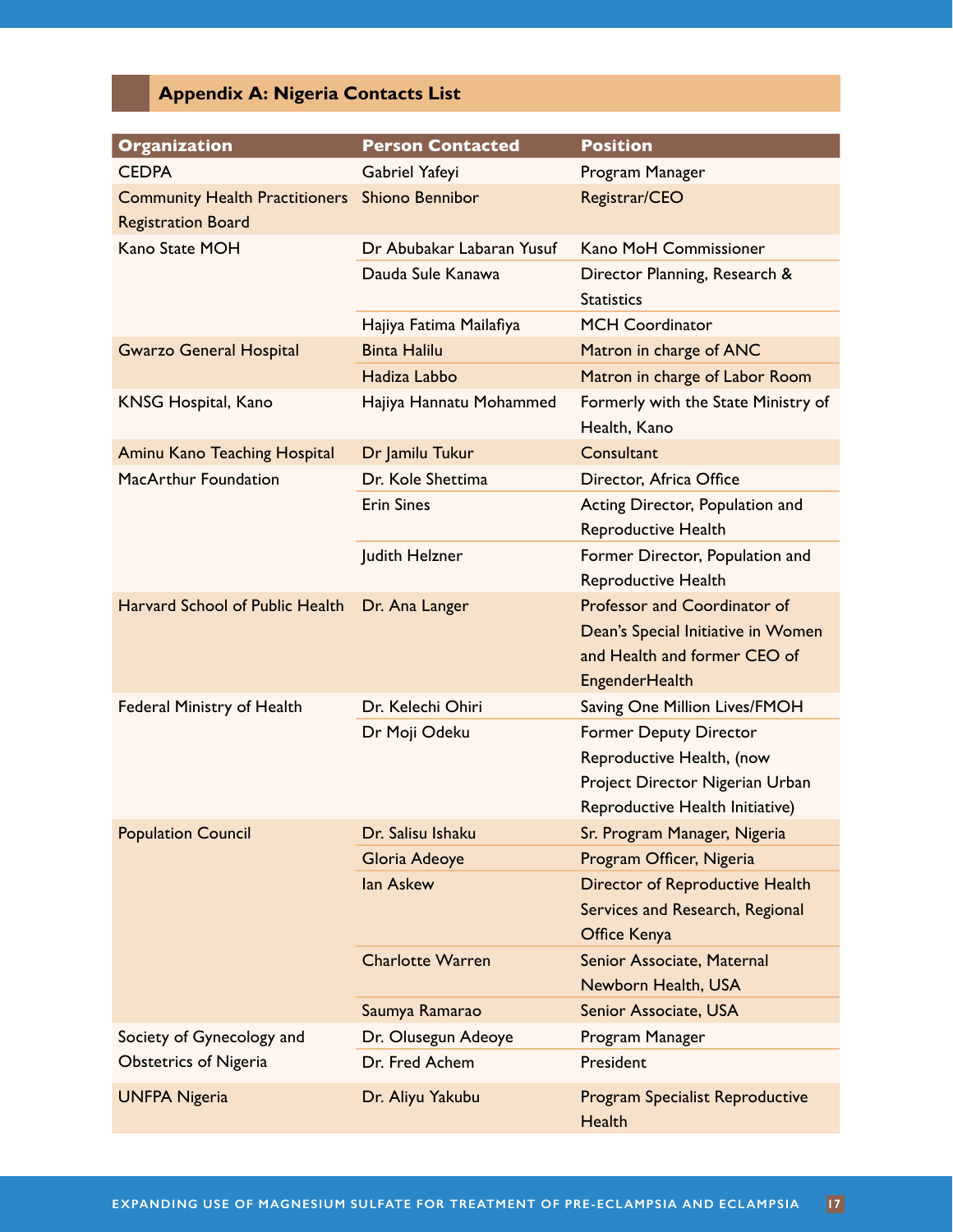## **Appendix B: MacArthur Foundation Grants for Magnesium Sulfate in Nigeria**

<span id="page-17-0"></span>

| <b>Name of Grantee/</b><br><b>Organization</b>        | <b>Purpose</b>                                                                                                                                                                                                                                                                                                                                                                                                                                                                                                                                                                                                                                                                                                       | <b>Duration</b><br>of Grant                                                                          | <b>Size of</b><br><b>Grant</b>                                              |
|-------------------------------------------------------|----------------------------------------------------------------------------------------------------------------------------------------------------------------------------------------------------------------------------------------------------------------------------------------------------------------------------------------------------------------------------------------------------------------------------------------------------------------------------------------------------------------------------------------------------------------------------------------------------------------------------------------------------------------------------------------------------------------------|------------------------------------------------------------------------------------------------------|-----------------------------------------------------------------------------|
| <b>Population Council/</b><br>Nigeria                 | Scaling up the use of magnesium sulfate for the<br>treatment of eclampsia in northern Nigeria,<br>including a focus on hospitals, on community<br>level, and on the use of technology to improve<br>maternal health outcomes. Renewal grant<br>included support for policy advocacy for the<br>use of magnesium sulfate for the management<br>of eclampsia across all levels of the Nigerian<br>healthcare delivery system; developing and test-<br>ing a national curriculum for the pre-service<br>training of nurses/midwives and community<br>health extension workers on magnesium sul-<br>fate; and trainings to enable lower-cadre medi-<br>cal staff to identify and manage 'imminent' cases<br>of eclampsia | 46 months<br>(2008;<br>closed)<br>36 months<br>(2011;<br>closed)<br>36 months<br>(2014; in<br>force) | \$927,000 of<br>\$2.4M;<br>\$608,000 of<br>\$2.2M<br>\$650,000 of<br>\$2.2M |
| Federal Ministry of<br>Health                         | To pilot the administration of magnesium sul-<br>fate for the treatment of pre-eclampsia and<br>eclampsia 10-12 states in Nigeria.                                                                                                                                                                                                                                                                                                                                                                                                                                                                                                                                                                                   | 66 months<br>(2008; in<br>force)                                                                     | \$500,000                                                                   |
| <b>EngenderHealth</b>                                 | To develop and test an e-learning module on<br>the use of magnesium sulfate for the treatment<br>of eclampsia, through partnership with Oxford<br>University's Maternal and Perinatal Health Institute.                                                                                                                                                                                                                                                                                                                                                                                                                                                                                                              | 12 months<br>(2008;<br>closed)                                                                       | \$310,000                                                                   |
| Society of Gynecology<br>and Obstetrics of<br>Nigeria | Training of service providers on current evi-<br>dence-based interventions for promoting safe<br>motherhood, including magnesium sulfate for<br>the prevention and treatment of eclampsia and<br>misoprostol for the prevention of postpartum<br>hemorrhage.                                                                                                                                                                                                                                                                                                                                                                                                                                                         | 36 months<br>(2007;<br>closed)                                                                       | A portion of<br>\$250,000                                                   |
| <b>l</b> pas                                          | Build the knowledge and skills of medical<br>interns at three teaching hospitals to provide<br>reproductive and maternal healthcare, including<br>use of magnesium sulfate to prevent eclampsia.                                                                                                                                                                                                                                                                                                                                                                                                                                                                                                                     | 36 months<br>(2012; in<br>force)                                                                     | \$500,000                                                                   |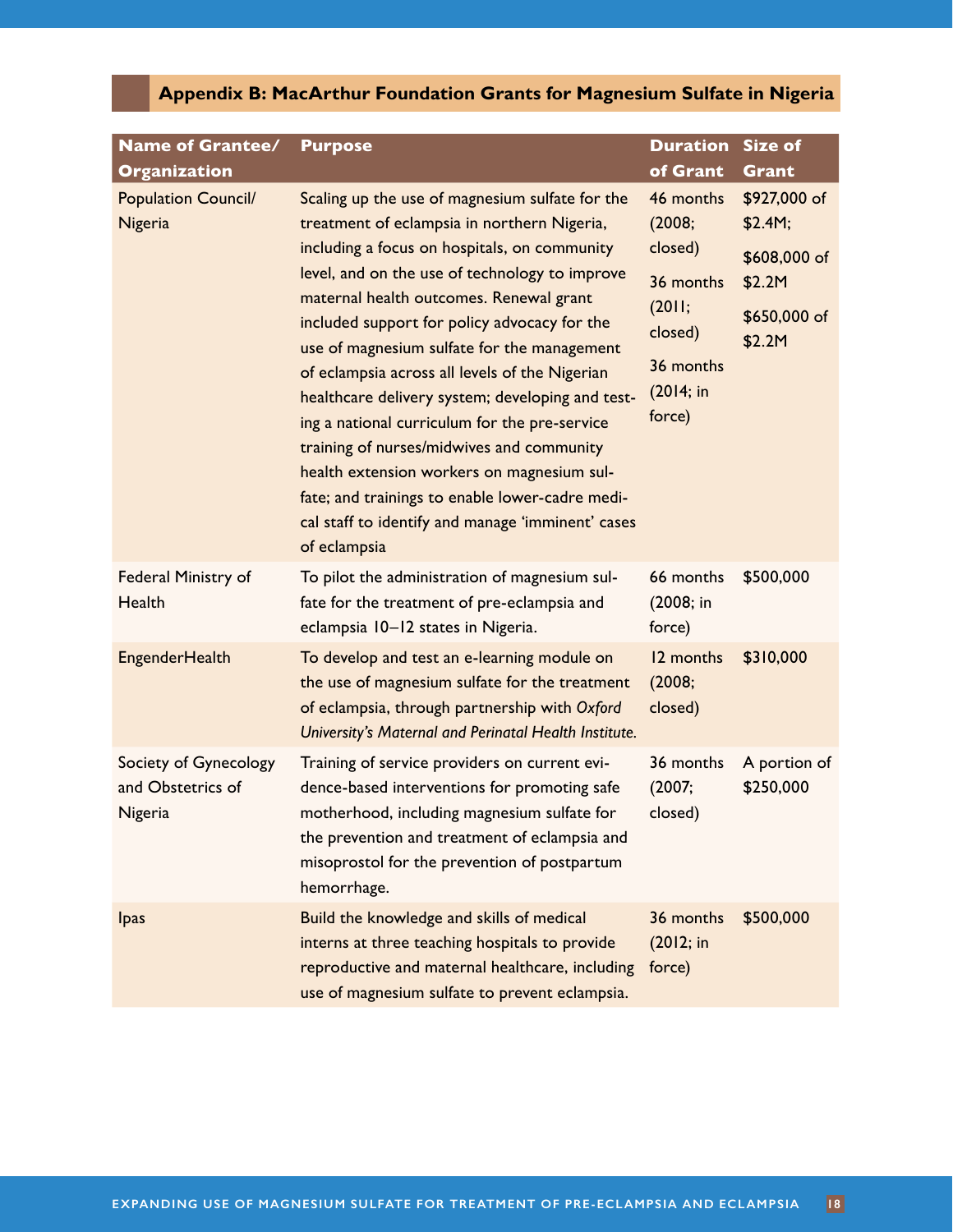#### <span id="page-18-1"></span>**References**

- <span id="page-18-0"></span>1. Helzner J. Promoting Improvements in Maternal Mortality in Nigeria: Examples from a Donor's Toolkit. Global Health and Innovation Conference; 2014; New Haven, CT.
- <span id="page-18-2"></span>2. Smith JM, Lowe RF, Fullerton J, et al. An integrative review of the side effects related to the use of magnesium sulfate for pre-eclampsia and eclampsia management. *BMC Pregnancy Childbirth*. 2013; 13: 34.
- <span id="page-18-3"></span>3. WHO. Recommendations for prevention and treatment of pre-eclampsia and eclampsia. Geneva, 2011.
- <span id="page-18-4"></span>4. Reproductive Health Supplies Coalition. Magnesium Sulfate Brief. 2012.
- 5. Eclampsia Trial Collaborative Group. Which anticonvulsant for women with eclampsia? Evidence from the Collaborative Eclampsia Trial. *Lancet*. Jun 10 1995; 345(8963): 1455–1463.
- <span id="page-18-5"></span>6. Altman D, Carroli G, Duley L, et al. Do women with pre-eclampsia, and their babies, benefit from magnesium sulphate? The Magpie Trial: a randomised placebo-controlled trial. *Lancet*. Jun 1 2002; 359(9321): 1877–1890.
- <span id="page-18-6"></span>7. Villar J, Say L, Shennan A, et al. Methodological and technical issues related to the diagnosis, screening, prevention, and treatment of pre-eclampsia and eclampsia. *Int J Gynaecol Obstet*. Jun 2004; 85 Suppl 1: S28–41.
- <span id="page-18-7"></span>8. Tukur J, Ogedengbe C, Nwanchukwu E, et al. Introduction of an innovation for the reduction of maternal mortality in Kano State, northern Nigeria: a case study of magnesium sulphate. *Trop Doct*. Oct 2011; 41(4): 197–200.
- <span id="page-18-8"></span>9. Cooley L, Ved, R. Scaling up—from vision to large-scale change: a management framework for practitioners, second edition. 2012.
- <span id="page-18-9"></span>10. Okereke E, Ahonsi B, Tukur J, et al. Benefits of using magnesium sulphate (MgSO(4)) for eclampsia management and maternal mortality reduction: lessons from Kano State in Northern Nigeria. *BMC Res Notes.* 2012; 5: 421.
- <span id="page-18-10"></span>11. Onah, HE. Outcome of an Intervention to Improve Clinical Management of Eclampsia in Tertiary Hospitals in Nigeria. 2012. Abuja: Presented on behalf of the Safe Motherhood Committee of the Society of Gynecology and Obstetrics of Nigeria.
- <span id="page-18-11"></span>12. Ishaku S, Ahonsi B., Tukur, J. Attrition from care after the critical phase of severe pre-eclampsia and eclampsia: Insights from an intervention with magnesium sulphate in a primary care setting in northern Nigeria. *Health* 2013; 5: 1461–1466.
- <span id="page-18-12"></span>13. Tukur J. Scale-up of the Use of Magnesium Sulphate in the Treatment of Severe Pre-eclampsia Supportive Supervision in Nigeria—A Supervisory Report. 2013.